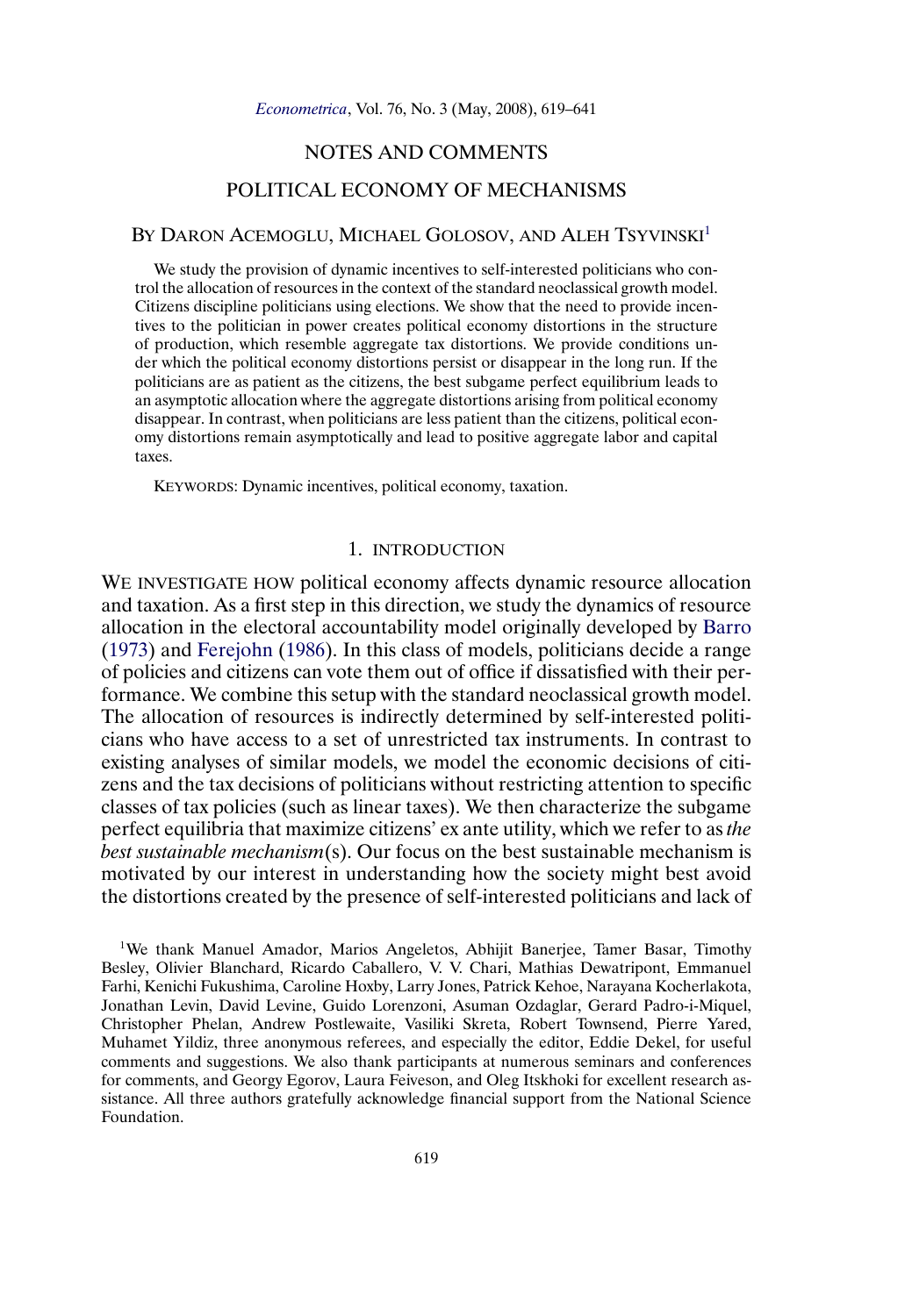<span id="page-1-0"></span>commitment.2 While the previous literature typically assumes stationary voting rules, we show that the best equilibrium is nonstationary and has qualitatively different implications than stationary equilibria (though the best equilibrium has a very simple structure and is renegotiation-proof).

Our results are closely related to and extend the literature on the dynamic principal–agent problem (see, among others, [Harris and Holmstrom](#page-22-0) [\(1982\)](#page-22-0), [Lazear](#page-22-0) [\(1981\)](#page-22-0), [Ray](#page-22-0) [\(2002\)](#page-22-0)). The most general formulation of dynamic principal–agent problems is provided in [Ray](#page-22-0) [\(2002\)](#page-22-0). Ray showed that the optimal provision of dynamic incentives induces backloading of payments to the agent. We show that backloading also occurs in our economy (in the absence of capital) in the sense that politicians who remain in power for a long time are rewarded more. The first difference between our work and Ray's is that instead of the principal–agent problem, we analyze political equilibria in a game between citizens and politicians, and we focus on the implications for equilibrium distortions. In addition, our technical results extend those in [Ray](#page-22-0) [\(2002\)](#page-22-0) in two directions. First, we allow the discount factors of citizens and politicians to differ. When politicians have a lower discount factor, backloading no longer applies and tax distortions remain even in the long run.3 Second, we analyze a dynamic economy with capital accumulation. The presence of capital introduces an additional state variable and implies that rewards to politicians are not necessarily backloaded even when they have greater discount factors than the citizens. These two differences are important for our focus: politicians are often argued to be more short-sighted than the agents, and the impact of political economy on intertemporal distortions (or on capital taxation) is one of the questions motivating our analysis.

Our paper is also related to and builds on the political economy literature.<sup>4</sup> The main difference between our approach and existing work in this literature is that we neither restrict citizens to stationary electoral policies nor impose exogenous restrictions on tax instruments. This generalized setup enables us to show that political economy distortions persist whenever the politician is less patient than the citizens. In contrast, distortions disappear in the long run when the politician is at least as patient as the citizens. In contrast, as we show below,

4See [Acemoglu](#page-21-0) [\(2007\)](#page-21-0), [Persson and Tabellini](#page-22-0) [\(2000\)](#page-22-0), and [Besley](#page-22-0) [\(2006\)](#page-22-0) for overviews.

<sup>&</sup>lt;sup>2</sup>Other equilibria will involve more distortions and will not necessarily answer the question of what the best feasible resource allocations are in the presence of political economy distortions.

 ${}^{3}$ Ray [\(2002,](#page-22-0) p. 567) noted that differences in discount factors may create forces counteracting backloading, but does not offer an analysis of this case. [Lehrer and Pauzner](#page-22-0) [\(1999\)](#page-22-0) analyzed the related problem of equilibria in repeated games with different discount factors and showed that constrained efficiency requires the more patient player to be rewarded later. In the best sustainable mechanism in our paper, the politician may have backloaded rewards even when he is more impatient than the citizens (see [Acemoglu, Golosov, and Tsyvinski \(2006\)\)](#page-21-0), though, as Theorems [1](#page-8-0) and [2](#page-11-0) below show, in this case tax/policy distortions never disappear in the long run.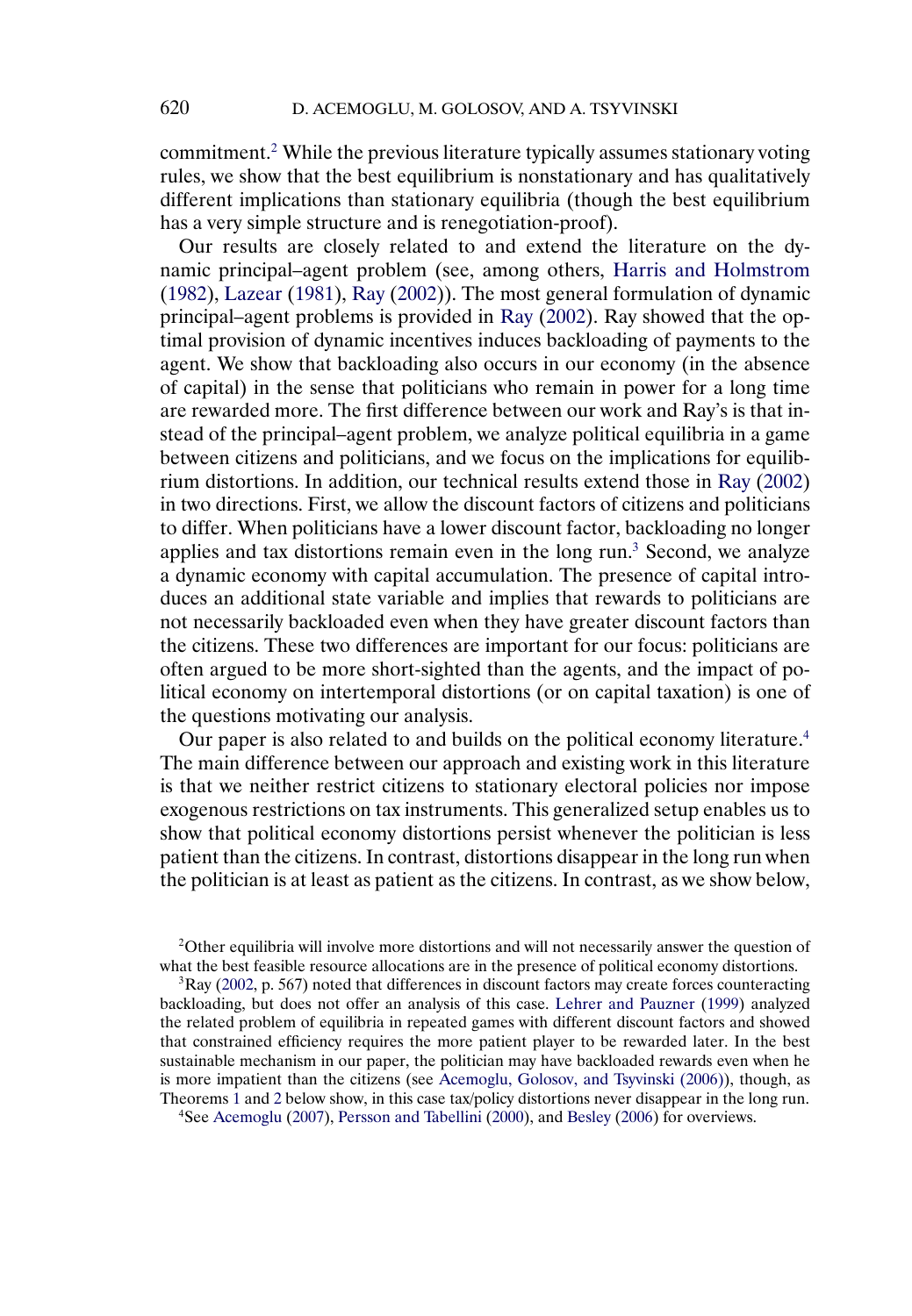<span id="page-2-0"></span>when attention is restricted to stationary strategies, these political economy distortions never disappear.<sup>5</sup>

## 2. MODEL

# 2.1. *Preferences, Technology, and Equilibrium*

We consider an infinite horizon economy in discrete time, populated by a continuum of measure 1 of identical individuals (citizens). Individual preferences at time  $t = 0$  are given by

$$
\sum_{t=0}^{\infty}\beta^tU(c_t,l_t),
$$

where c denotes consumption and  $l$  is labor supply. We denote the set of citizens by  $I$  and use the subscript  $i$  to denote citizens. We impose the standard conditions on U:

ASSUMPTION 1 (Utility):  $U(c, l)$  *is twice continuously differentiable with partial derivatives denoted by*  $U_c$  *and*  $U_L$ , *strictly increasing in c*, *strictly decreasing in* l, and jointly concave in c and l. We adopt the normalization  $U(0,0) = 0$ . *Moreover*,  $l \in [0, L]$ .

The production side of the economy is described by the aggregate production function

$$
(1) \t Yt = F(Kt, Lt),
$$

which is defined inclusive of undepreciated capital (i.e.,  $F(K_t, L_t) \equiv \tilde{F}(K_t,$  $L_t$ ) + (1 –  $\theta$ ) $K_t$  for some other production function  $\tilde{F}(K, L)$  and for some depreciation rate  $\theta \in (0, 1)$ ).

ASSUMPTION 2 (Production Structure): F *is strictly increasing and continuously differentiable in* K *and* L *with partial derivatives denoted by*  $F_K$  *and*  $F_L$ , *exhibits constant returns to scale, and satisfies*  $\lim_{L\to 0} F_L(K, L) = \infty$  *for all*  $K \geq 0$ *and*  $\lim_{K\to\infty} F_K(K,L) < 1$  *for all*  $L \in [0,\bar{L}]$ .

<sup>5</sup>Our work is also related to the growing literature on dynamic political economy. See, among others, [Krusell and Rios-Rull](#page-22-0) [\(1999\)](#page-22-0), [Acemoglu and Robinson](#page-21-0) [\(2001\)](#page-21-0), [Hassler, Krusell, Storeslet](#page-22-0)[ten, and Zilibotti](#page-22-0) [\(2005\)](#page-22-0), and [Battaglini and Coate](#page-22-0) [\(2008\)](#page-22-0). In contrast to much of this literature, we focus on subgame perfect equilibria rather than Markovian equilibria. In this respect, our paper is also related to work on sustainable government policy in macro models, which studies the equilibria in a game between citizens and a benevolent government without commitment (e.g., Chari and Kehoe [\(1990,](#page-22-0) [1993\)](#page-22-0)).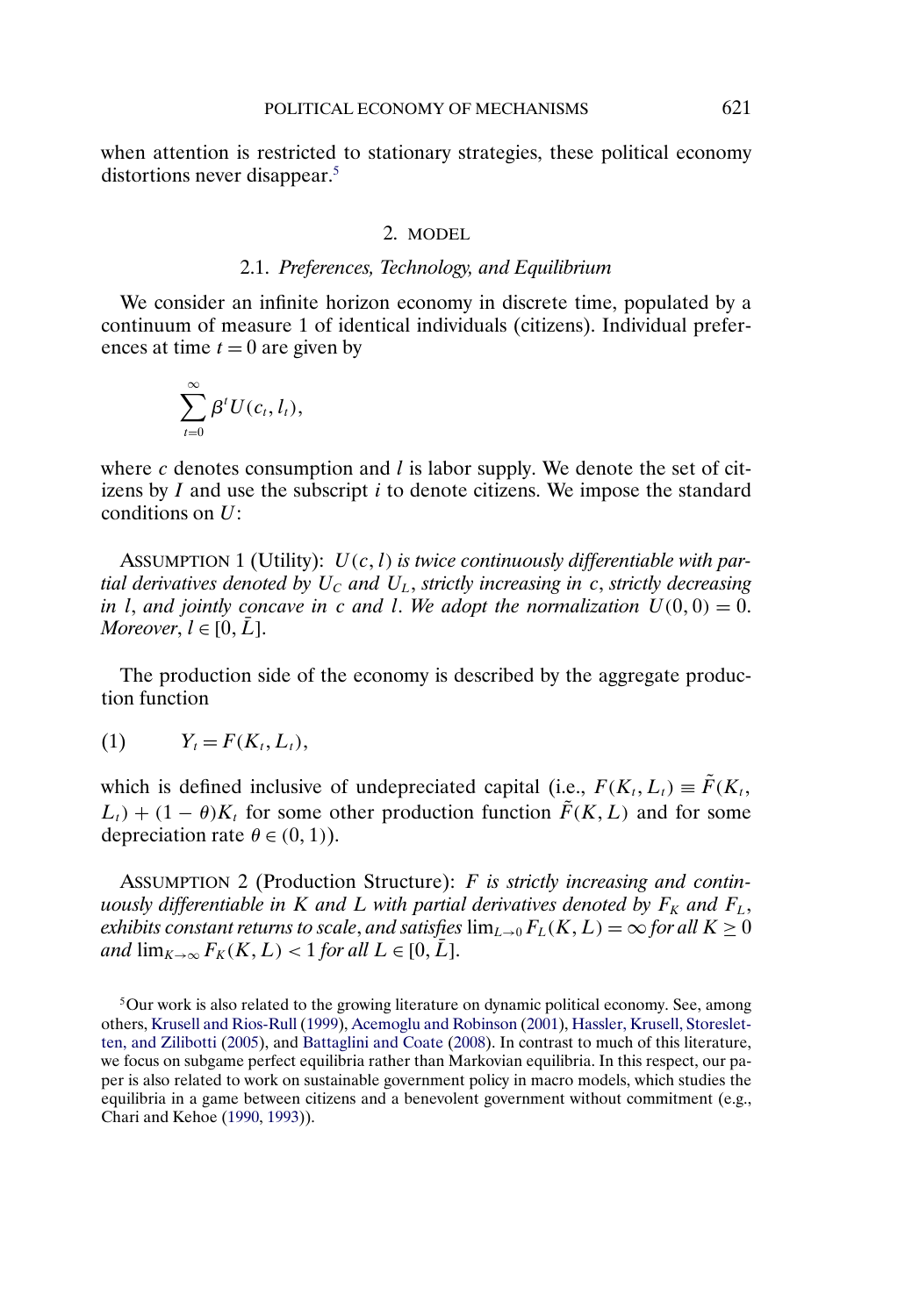The condition that  $\lim_{K\to\infty} F_K(K, L) < 1$  together with  $L \in [0, \bar{L}]$  implies that there is a maximum steady-state level of output that is uniquely defined by  $\overline{Y} = F(\overline{Y}, \overline{L}) \in (0, \infty)$ . The condition that  $\lim_{L\to 0} F_L(K, L) = \infty$  implies that in the absence of distortions there will be positive production.

The allocation of resources is delegated to a politician (ruler). The fundamental political dilemma faced by the society is to ensure that the body to which these powers have been delegated does not use them for its own interests. In the current model, this fundamental dilemma is partly resolved by the control of the politicians via elections.

We assume that there is a large number of potential (and identical) politicians, denoted by the set  $\mathcal I$ . Each politician's utility at time  $t$  is given by

$$
\sum_{s=0}^{\infty}\delta^s v(x_{t+s}),
$$

where x denotes the politician's consumption (rents) and  $v : \mathbb{R}_+ \to \mathbb{R}$  is his instantaneous utility function. Notice also that the politician's discount factor,  $\delta$ , is potentially different from that of the citizens,  $\beta$ . To simplify the analysis, we assume that potential politicians are distinct from the citizens and never engage in production and that once they are replaced they do not have access to capital markets (see footnote [9\)](#page-5-0).

ASSUMPTION 3 (Politician Utility): v *is twice continuously differentiable*, *concave, and satisfies*  $v'(x) > 0$  *for all*  $x \in \mathbb{R}_+$  *and*  $v(0) = 0$ *. Moreover*  $\delta \in (0, 1)$ *.* 

The politician in power decides the allocation of resources (or equivalently decides a general set of taxes and transfers). The only restriction on the allocation of resources, in addition to  $c_t \geq 0$  and  $l_t \in [0, L]$ , comes from the *participation constraint* of the citizens, which requires that  $U(c_t, l_t) \geq 0$  for each  $t$ .<sup>6</sup> We denote the three constraints  $c_t \geq 0$ ,  $l_t \in [0, \bar{L}]$ , and  $U(c_t, l_t) \geq 0$  by

(2)  $(c_t, l_t) \in \Lambda$  for all t.

Since  $U(c, l)$  is concave and continuous,  $\Lambda$  is closed and convex (and also nonempty). We use Int  $\Lambda$  to denote the interior of the set  $\Lambda$ , so that  $(c_t, l_t) \in \text{Int } \Lambda$ implies that  $c_t > 0$ ,  $l_t \in (0, L)$ , and  $U(c_t, l_t) > 0$ .

We consider the following game. At each time  $t$ , the economy starts with a politician  $\iota_t \in \mathcal{I}$  in power and a stock of capital inherited from the previous period,  $K_t$ . Then:

<span id="page-3-0"></span>

<sup>&</sup>lt;sup>6</sup>If the participation constraint  $U(c_t, l_t) \ge 0$  is violated for some t, then citizens would supply zero labor at that date and secure utility  $U(0, 0) = 0$  without future negative repercussions (see below). However, note that this participation constraint only needs to be satisfied "along the equilibrium path"; the politician can *deviate* and induce an allocation that does not satisfy this constraint.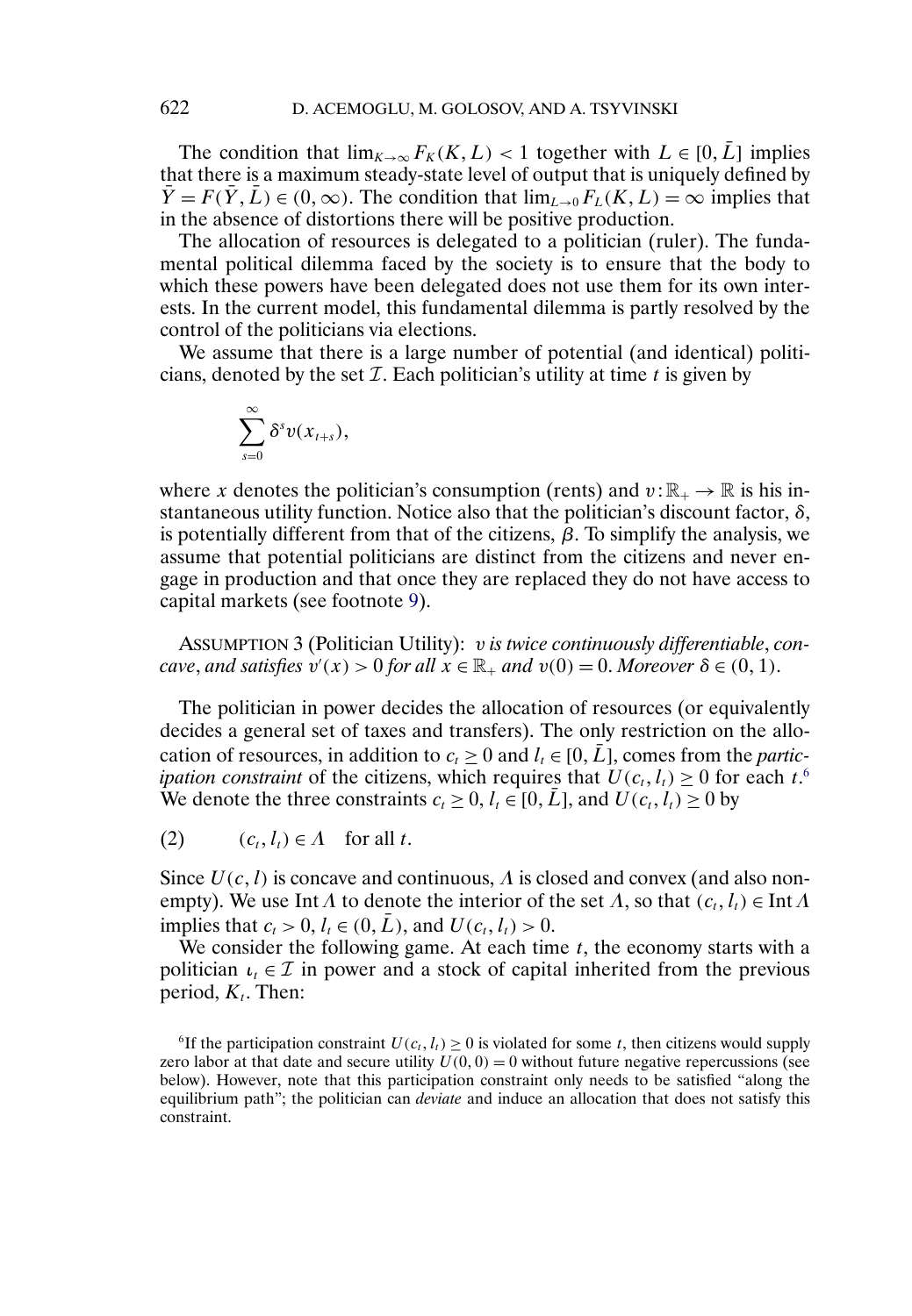<span id="page-4-0"></span>1. Citizens make labor supply decisions, denoted by  $[l_{i,t}]_{i\in I}$ , where  $l_{i,t} \geq 0$ . Output  $F(K_t, L_t)$  is produced, where  $L_t = \int_{i \in I} l_{i,t} dt$ .

2. The politician chooses the amount of rents  $x_t \in \mathbb{R}_+$ , a consumption function  $c_t : \mathbb{R}_+ \to \mathbb{R}_+$ , which assigns a level of consumption for each level of (current) labor supply, and next period's capital stock  $K_{t+1} \in \mathbb{R}_+$ , subject to the constraint

$$
K_{t+1} \leq F(K_t, L_t) - C_t - x_t,
$$

where  $C_t = \int_{i \in I} \mathbf{c}_t(l_{i,t}) di$  is aggregate consumption.<sup>7</sup> We denote a triple  $(x_t, \mathbf{c}_t, K_{t+1})$  that is feasible for the politician by  $(x_t, \mathbf{c}_t, K_{t+1}) \in \Phi_t$ .

3. Elections are held and citizens jointly decide whether to keep the politician or replace him with a new one,  $\rho_t \in \{0, 1\}$ , where  $\rho_t = 1$  denotes replacement.

The important feature here is that even though individuals make their economic decisions independently, they make their political decisions—elections to replace the politician—jointly. This is natural since there is no conflict of interest among the citizens over the replacement decision. Joint political decisions can be achieved by a variety of procedures, including various voting schemes (e.g., [Persson and Tabellini](#page-22-0) [\(2000\)](#page-22-0)). Here we simply assume that the decision  $\rho_t \in \{0, 1\}$  is taken by a randomly chosen citizen.

We assume that at each date there is a public random variable  $z_t$  and all agents can condition their strategies on the history of this variable. This will enable us to convexify the value function of the citizens and is discussed in greater detail in the [Appendix.](#page-14-0) Let

$$
h' \equiv (K_0, \iota_0, z_0, [l_{i,0}]_{i \in I}, x_0, \mathbf{c}_0, \rho_0, K_1, \ldots, K_t, \iota_t, z_t, [l_{i,t}]_{i \in I}, x_t, \mathbf{c}_t, \rho_t, K_{t+1})
$$

denote the history of the game up to date t and let  $H<sup>t</sup>$  be the set of all such histories. In the text, to simplify notation we suppress the conditioning on the history of z<sup>t</sup>. A *subgame perfect equilibrium* (SPE) is given by labor supply decisions  $[l_{i,t}^*]_{i\in I}$  at time t given history  $h^{t-1}$ , policy decisions  $x_t^*, c_t^*, K_{t+1}^*$  by the politician in power given  $h^{t-1}$  and  $[l_{i,t}]_{i\in I}$ , and electoral decisions by the citizens,  $\rho_t^*$  at time t, given history  $h^{t-1}$  and  $[l_{i,t}]_{i\in I}$ ,  $x_t^*, \mathbf{c}_t^*, K_{t+1}^*$  that are best responses to each other for all histories. In addition, we will show below that the SPEs we focus on are "renegotiation-proof." Although the issue of how renegotiation should be handled in dynamic games is not settled and there are many alternative notions in the literature (e.g., [Fudenberg and Tirole](#page-22-0) [\(1994\)](#page-22-0)), for our purposes the simplest notion of renegotiation-proofness is sufficient. In

<sup>7</sup> One may wish to impose an additional constraint  $x_t \leq \eta F(K_t, L_t)$  for some  $\eta \in (0, 1)$ , so that politician consumption cannot exceed an institutionally imposed limit. This additional constraint does not affect our analysis and qualitative results, and is omitted to reduce notation.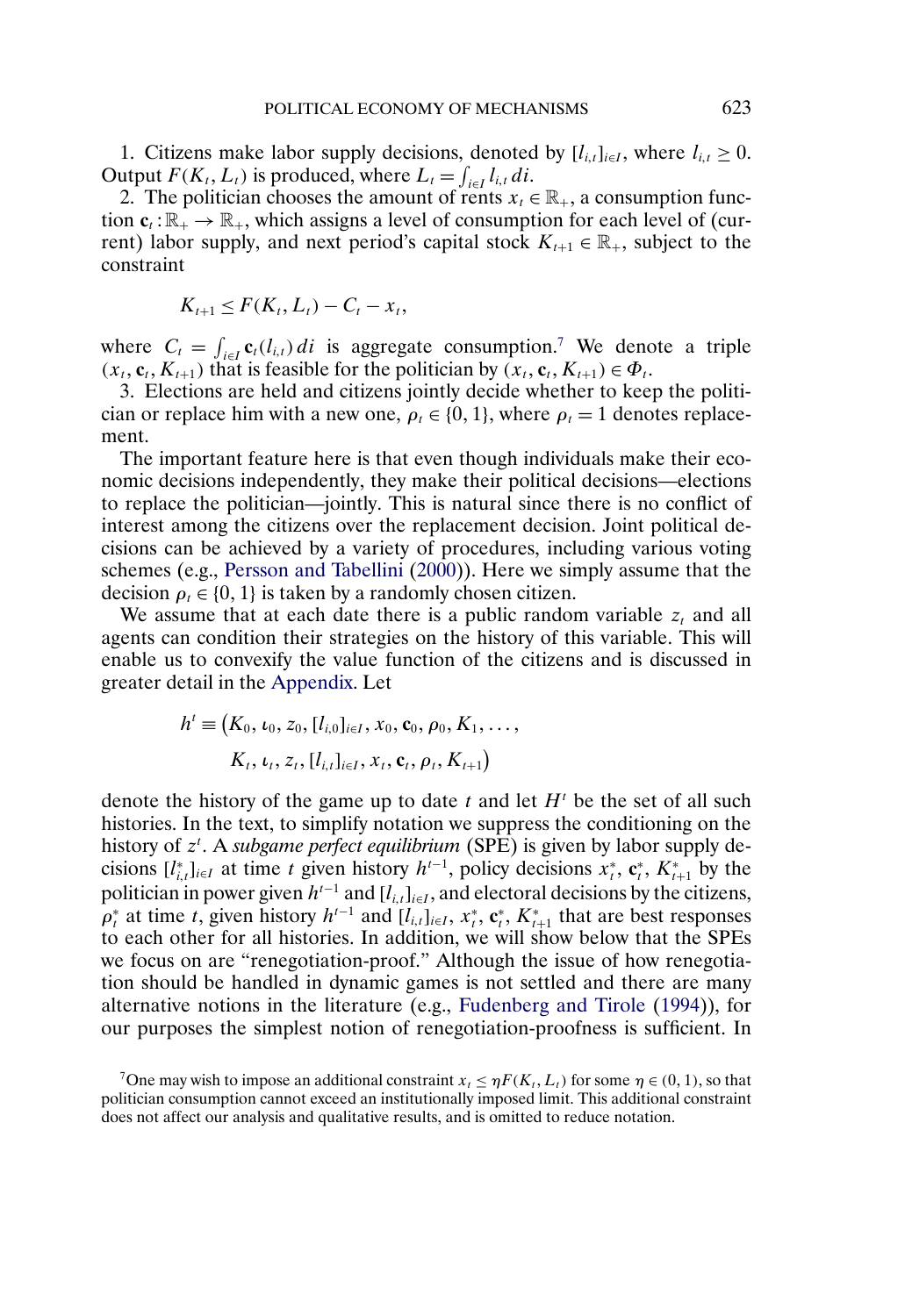particular, we say that a SPE is *renegotiation-proof* if after any history  $h<sup>t</sup>$  there does not exist another SPE that can make all active players weakly better off (and some strictly better off), where active players consist of the citizens and the politician who is currently in power.8 In the present context, this implies that there should not exist an alternative SPE that can make the citizens and the politician in power better off than in the candidate SPE.

We focus on *best SPE*, defined as a SPE that maximizes the utility of the citizens. Consider the constrained optimization problem

(3) MAX: 
$$
\max_{\{C_t, L_t, K_{t+1}, x_t\}_{t=0}^{\infty}} \sum_{t=0}^{\infty} \beta^t U(C_t, L_t)
$$

subject to the participation constraint [\(2\)](#page-3-0), the resource constraint,

$$
(4) \tCt + Kt+1 + xt \leq F(Kt, Lt) for all t,
$$

the sustainability constraint for the politician in power,

(5) 
$$
w_t \equiv \sum_{s=0}^{\infty} \delta^s v(x_{t+s}) \ge v(F(K_t, L_t)) \text{ for all } t,
$$

and given the initial capital stock  $K_0 > 0$ . We have written this program using capital letters, since the consumption and labor supply levels refer both to individual and aggregate quantities. Notice also that in (5) we have defined the expected discounted utility of the politician at time t as  $w_t$ . This notation will be used in Theorem [1](#page-8-0) below.

The sustainability constraint, (5), requires the equilibrium utility of the politician to be such that he does not wish to choose the maximum level of rents this period,  $x_t = F(K_t, L_t)$ , which would give him utility  $v(F(K_t, L_t))$ . We refer to a sequence  $\{C_t, L_t, K_{t+1}, x_t\}_{t=0}^{\infty}$  that is a solution to this problem as a *best sustainable mechanism* (since it implicitly defines a resource allocation mechanism).<sup>10</sup> The constraint,  $(5)$ , is sufficient to ensure that the politician does not wish to deviate from the mechanism.

8Without the qualification "all active players," renegotiation-proofness would be easier to guarantee, since an alternative SPE might make the citizens and the current politician better off, but reduce the utility of some future politician, who becomes less likely to come to power. The definition of renegotiation-proofness here is more demanding and more interesting in the context of political games.

<sup>9</sup>Here we are using the assumption that the politician does not have access to capital markets. If he did, then after deviation he would not consume the entire amount  $F(K_t, L_t)$  today, but would invest part of it in the capital market to achieve a smoother consumption profile. When the politician has access to capital markets, a deviation from the implicitly agreed mechanism becomes more attractive and thus (5) becomes more difficult to satisfy, though this does not affect any of our qualitative results.

<sup>10</sup>Conditioning on public histories, this sequence would be written as { $C_t(z^t)$ ,  $L_t(z^t)$ ,  $K_{t+1}(z^t), x_t(z^t)$ ) $\sum_{t=0}^{\infty}$ , since each element would be a function of the history of  $z^t \equiv (z_0, \ldots, z_t)$ .

<span id="page-5-0"></span>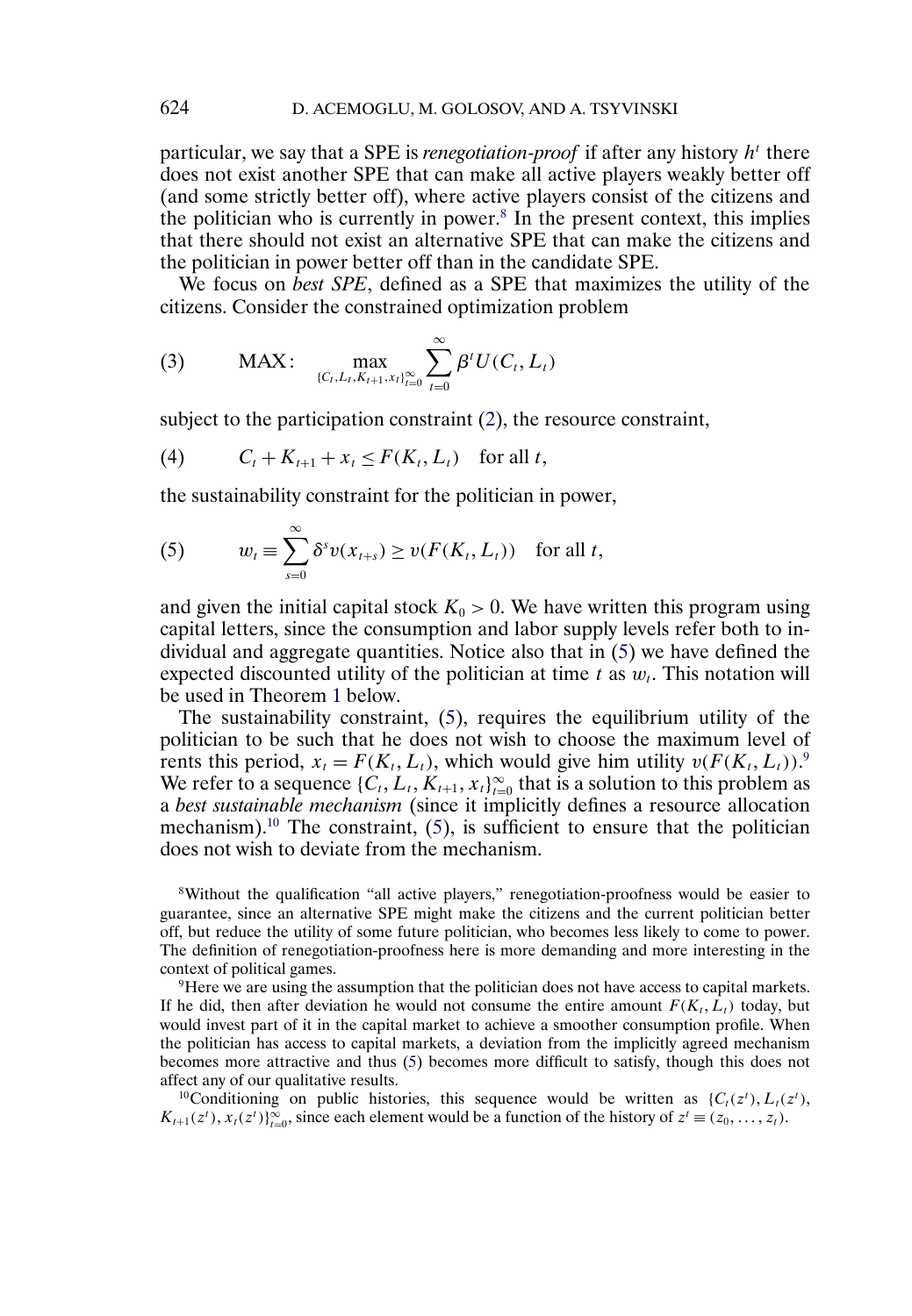<span id="page-6-0"></span>PROPOSITION 1: *The allocation of resources in the best SPE* (*best sustainable mechanism*) *is identical to the solution of the maximization problem in* (MAX) *and involves no replacement of the initial politician along the equilibrium path*. *Moreover*, *this allocation can be supported as a renegotiation-proof SPE*.

PROOF: First, in view of the concavity of  $U$ , no feasible (possibly stochastic) allocation can provide higher ex ante utility to citizens than  $\{\tilde{C}_t, \tilde{L}_t, \tilde{K}_{t+1}, \tilde{x}_t\}_{t=0}^\infty$ that is a solution to (MAX). If it did, it would either violate the participation constraint, [\(2\)](#page-3-0), the resource constraint, [\(4\)](#page-5-0), or the sustainability constraint, [\(5\)](#page-5-0), after some history  $h<sup>t</sup>$ , and would thus not be feasible. Therefore, to prove the proposition it suffices to show that there exists a renegotiation-proof SPE that achieves the solution to (MAX).

Let  $\{\tilde{C}_t, \tilde{L}_t, \tilde{K}_{t+1}, \tilde{x}_t\}_{t=0}^{\infty}$  be a solution to (MAX). We next show that it can be supported as a SPE with no politician replacement along the equilibrium path. Introduce the following notation:  $h^t = \hat{h}^t$  if  $(K_{s+1}(h^s), x_s(h^s)) = (\tilde{K}_{s+1}, \tilde{x}_s)$  and  $\mathbf{c}_s(l_{i,s} \mid h^s) = \tilde{C}_s$  for  $l_{i,s} = \tilde{L}_s$  and  $\mathbf{c}_s(l_{i,s} \mid h^s) = 0$  for  $l_{i,s} \neq \tilde{L}_s$  for all  $s \leq t$ . Consider the strategy profile  $\rho$  for the citizens such that  $\rho(h^t) = 0$  if  $h^t = \hat{h}^t$  and  $\rho(h^t) = 1$  if  $h^t \neq \hat{h}^t$ ; that is, citizens replace the politician unless the politician has always chosen a strategy that induces the allocation  $\{\tilde{C}_s, \tilde{L}_s, \tilde{K}_{s+1}, \tilde{x}_s\}_{s=0}^t$ up to time  $t$ . It is a best response for the politician to continue to choose  $\{\tilde{\overline{C}}_s, \tilde{L}_s, \tilde{K}_{s+1}, \tilde{X}_s\}_{s=t}^{\infty}$  after history  $h^{t-1} = \hat{h}^{t-1}$  only if

$$
\mathbb{E}\Bigg[\sum_{s=0}^{\infty}\delta^s v(\tilde{x}_{t+s}(h^{t+s}))\Big| h^t\Bigg]\geq \max_{x'_t,c'_t,K'_{t+1}}\mathbb{E}[v(x'_t)+\delta v_t^c(K'_{t+1},\mathbf{c}'_t,x'_t)\,|\,h^t],
$$

where  $v_t^c(x_t', c_t', K_{t+1}')$  is the politician's continuation value following a deviation to a feasible  $(x'_t, c'_t, K'_{t+1})$ . Under the candidate equilibrium strategy,  $v^c = 0$  following any deviation; thus the best deviation for the politician is  $x'_t = F(\tilde{K}_t, \tilde{L}_t)$ , which gives [\(5\)](#page-5-0). Consequently, (5) is sufficient for the politician not to deviate from  $\{\tilde{C}_t, \tilde{L}_t, \tilde{K}_{t+1}, \tilde{x}_t\}_{t=0}^\infty$ .

Next, suppose, to obtain a contradiction, that a solution to (MAX),  $\{C_t, \tilde{L}_t, \tilde{L}_t\}$  $\tilde{K}_{t+1}, \tilde{x}_t\}_{t=0}^{\infty}$ , can be supported as a SPE with replacement of the initial politician. Consider an alternative allocation  $\{\tilde{C}_i, \tilde{L}_i, \tilde{K}_{t+1}, \tilde{X}_t\}_{t=0}^{\infty}$  such that the initial politician is kept in power along the equilibrium path and receives exactly the same consumption sequence as the new politicians would have received after replacement. Since  $\{\tilde{C}_t, \tilde{L}_t, \tilde{K}_{t+1}, \tilde{x}_t\}_{t=0}^{\infty}$  satisfies [\(5\)](#page-5-0) for the new politicians at all t, { $\tilde{C}'_t$ ,  $\tilde{L}'_t$ ,  $\tilde{K}'_{t+1}$ ,  $\tilde{X}'_t$ } $_{t=0}^{\infty}$  satisfies [\(5\)](#page-5-0) for all t for the initial politician. Moreover, since  $\{\tilde{C}_t, \tilde{L}_t, \tilde{K}_{t+1}, \tilde{x}_t\}_{t=0}^{\infty}$  must involve at least some positive consumption for the new politicians,  $\{\tilde{C}_i, \tilde{L}_i, \tilde{K}_{t+1}, \tilde{x}_i\}_{i=0}^{\infty}$  yields a higher  $t = 0$  utility to the initial politician. Thus,  $x_0$  can be reduced and  $C_0$  can be increased without violating [\(5\)](#page-5-0), so { $\tilde{C}_t, \tilde{L}_t, \tilde{K}_{t+1}, \tilde{x}_t\}_{t=0}^\infty$  cannot be a solution to (MAX). This yields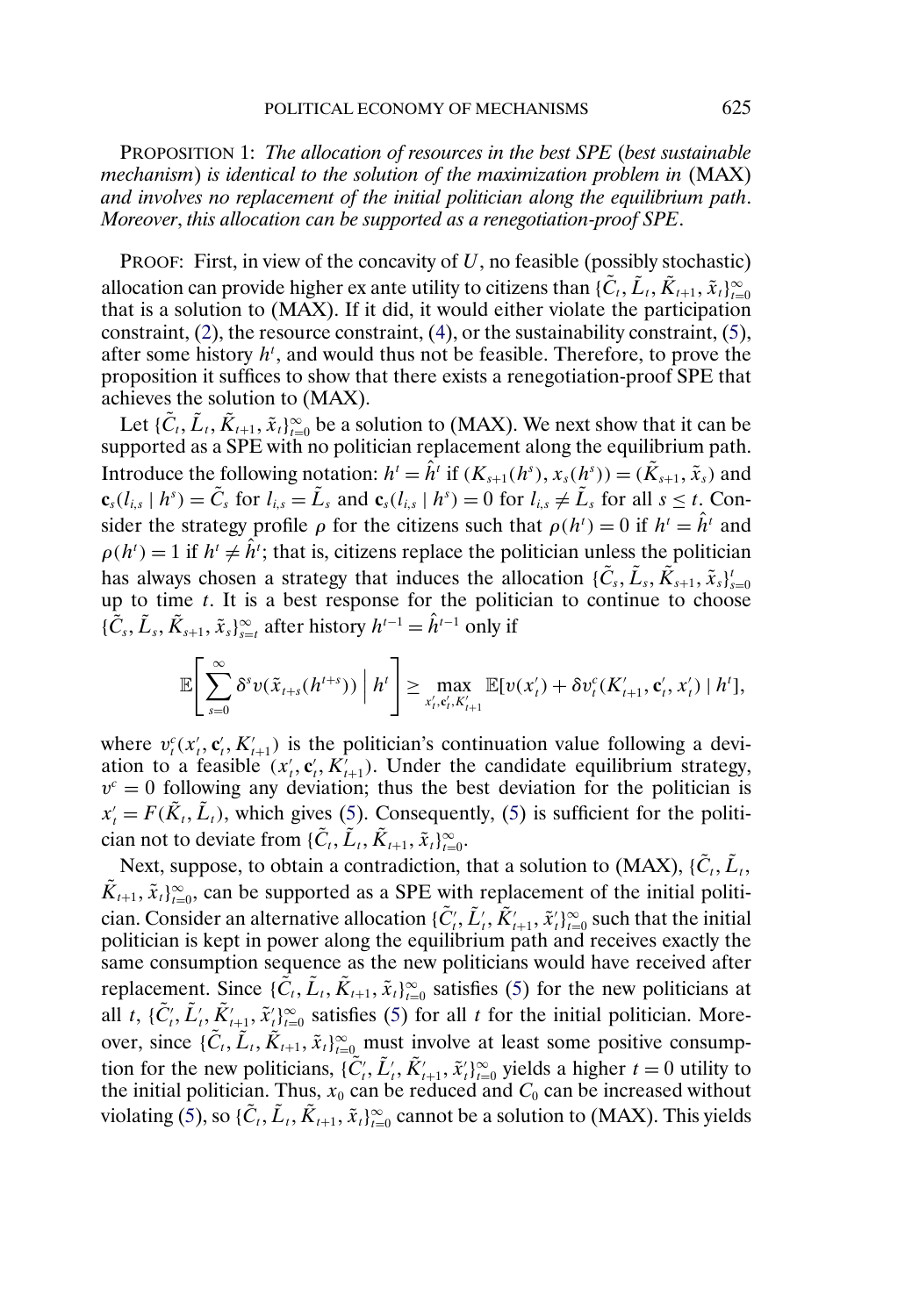<span id="page-7-0"></span>a contradiction and proves that there is no replacement of the initial politician along the equilibrium path.

We next show that citizens' strategy (in particular,  $\rho(h^t) = 1$  if  $h^t \neq \hat{h}^t$  and  $\rho(h^t) = 0$  if  $h^t = \hat{h}^t$ ) is subgame perfect and the equilibrium characterized here is renegotiation-proof. Let us denote the equilibrium value of the initial politician starting with capital stock K by  $w_0(K)$  and denote the maximum feasible value that can be promised to a politician when the capital stock is  $K$  by  $\bar{w}(K)$  (see the [proof](#page-18-0) of Theorem [2](#page-11-0) in the [Appendix\)](#page-14-0). Consider the following continuation equilibrium: if  $\rho(h^t) = 1$  and  $h^t \neq \hat{h}^t$ , then the continuation equilibrium is a solution to (MAX), with initial value for the next politician  $w' = w_0(K(h^t))$ , where  $K(h^t)$  is the capital stock after history  $h^t$  (that is, after the deviation if there is any). If  $\rho(h^t) = 1$  and  $h^t = \hat{h}^t$ , then the continuation equilibrium is a solution to (MAX), with initial value for the next politician given by  $w' = \bar{w}(K(h^t)) \ge w_0(K(h^t))$ . Consequently,  $\rho(h^t) = 0$  following  $h^t = \hat{h}^t$  and  $\rho(h^t) = 1$  following  $h^t \neq \hat{h}^t$  are best responses for the citizens and are subgame perfect. Moreover, they involve the continuation play of a best SPE; thus the citizens and the politician in power cannot both be made better off. This establishes that the best sustainable mechanism outlined above, which achieves the solution to (MAX), can be supported as a renegotiationproof SPE.  $Q.E.D.$ 

This proposition enables us to focus on the constrained maximization problem given in (MAX). Moreover, it implies that in the best SPE, the initial politician will be kept in power forever (and that this best SPE is renegotiationproof). The initial politician is kept in power forever because all politicians are identical and more effective incentives can be provided to a politician when he has a longer planning horizon (i.e., when he expects to remain in power for longer). Naturally, he is only kept in power along the equilibrium path—if he deviates from the implicitly agreed mechanism, he will be replaced.

For future reference, let us define an *undistorted* allocation as a sequence  $\{C_t, L_t, K_{t+1}, x_t\}_{t=0}^{\infty}$  that maximizes [\(3\)](#page-5-0) without the sustainability constraint [\(5\)](#page-5-0) (for a given sequence of  $\{x_t\}_{t=0}^{\infty}$ ). An undistorted allocation where  $(C_t, L_t)$ Int  $\Lambda$  satisfies

(6) 
$$
F_L(K_t, L_t)U_C(C_t, L_t) = -U_L(C_t, L_t),
$$

(7) 
$$
U_C(C_t, L_t) = \beta F_K(K_{t+1}, L_{t+1}) U_C(C_{t+1}, L_{t+1}).
$$

We say that an allocation  $\{C_t, L_t, K_{t+1}, x_t\}_{t=0}^{\infty}$  features *downward labor distortions* at time *t* if the left-hand side of (6) is strictly greater than the right-hand side. Similarly, there are *downward intertemporal distortions* when the left-hand side of (7) is strictly less than the right-hand side. Downward distortions imply that there is less labor supply and less capital accumulation than in an undistorted allocation. We will interpret these distortions as corresponding to "ag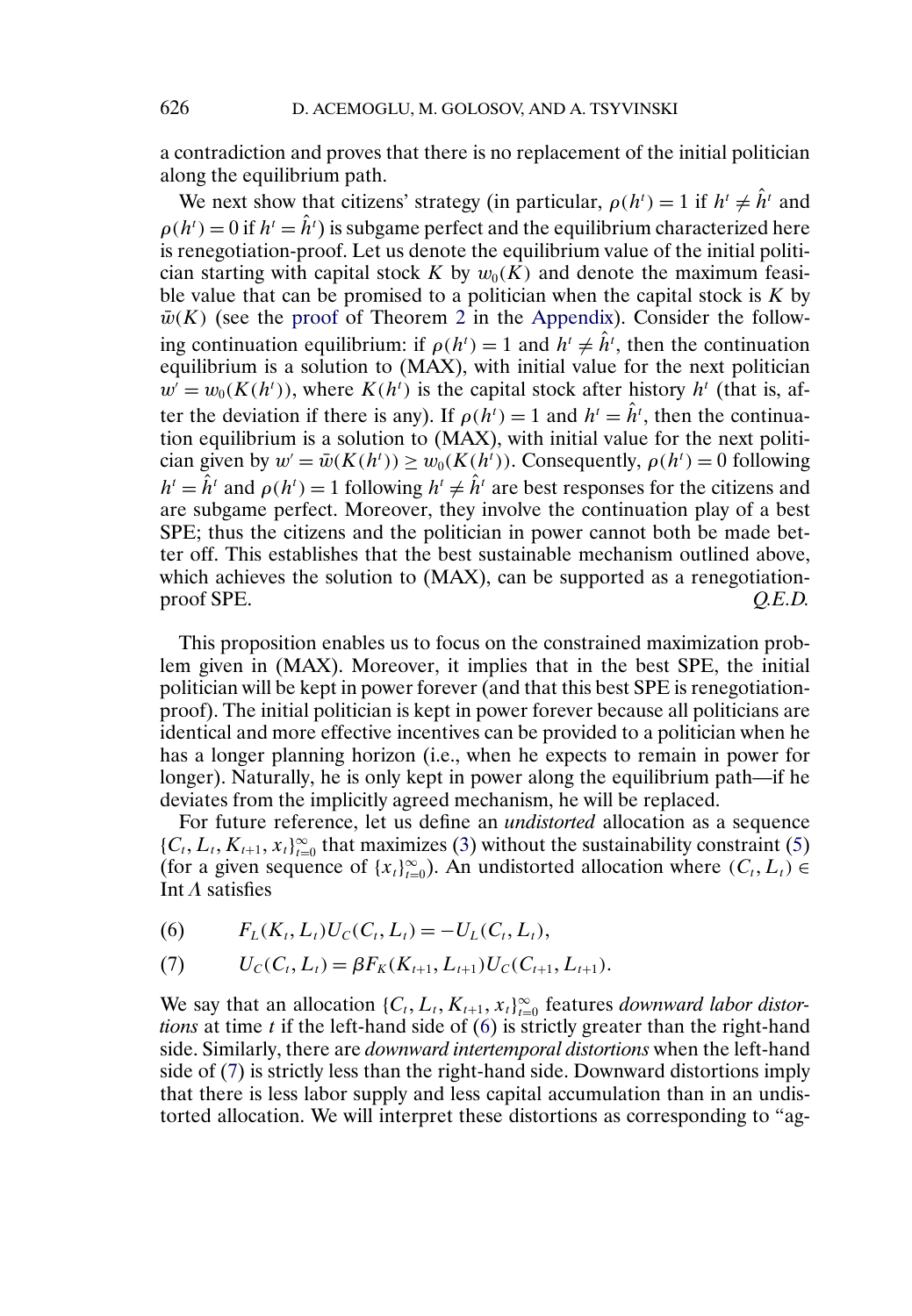<span id="page-8-0"></span>gregate tax distortions," since allocations that involve downward labor and intertemporal distortions can be decentralized by using linear labor and capital taxes.

#### 2.2. *The Best Sustainable Mechanism Without Capital*

Let us start with the economy without capital, so that instead of Assump-tion [2,](#page-2-0) we have  $Y_t = L_t$ . An allocation can now be represented by  $\{C_t, L_t, x_t\}$ (thus dropping  $K_t$ ). An undistorted allocation with  $(C_t, L_t) \in \text{Int } \Lambda$  now satisfies  $U_C(C_t, L_t) = -U_L(C_t, L_t)$ .

We next introduce a sustainability assumption, which ensures that when the maximum amount of utility is given to the politician in every period, this is sufficient to satisfy the sustainability constraint [\(5\)](#page-5-0). More formally:

ASSUMPTION 4 (Sustainability): *Let*  $(\tilde{C}, \tilde{L}) \in \arg \max_{(C,L) \in \Lambda} \{L - C\}$ . *Then*  $v(\tilde{L} - \tilde{C})/(1 - \delta) > v(\tilde{L}).$ 

The main result of this section is given in the following theorem.

THEOREM 1: *Suppose that*  $Y_t = L_t$ , *that Assumptions* [1,](#page-2-0) [3,](#page-3-0) *and* 4 *hold*, *and that*  $U_c(0, 0) > U_L(0, 0)$ . *Then in the best SPE* (*best sustainable mechanism*), *we have*:

1. *There are downward labor distortions at*  $t = 0$ .

2. When  $\beta \leq \delta$ , the values promised to the politician  $\{w_t\}_{t=0}^{\infty}$  form a nonde*creasing sequence and converge to some w<sup>\*</sup>. Moreover*,  $\{C_t, L_t, x_t\}_{t=0}^{\infty}$  *converges to some*  $(\tilde{C}^*, L^*, x^*)$ , *which satisfies the no-distortion condition*  $\widetilde{U}_C(C^*, L^*)$  =  $-U_L(C^*, L^*).$ 

3. When  $\beta > \delta$ , then there are downward labor distortions even asymptotically. *The allocation described above can be supported as a renegotiation-proof SPE*.

See the [Appendix](#page-14-0) for the [proof.](#page-21-0)

Part 1 of the theorem illustrates the additional distortion that arises from the sustainability constraints. As output increases, the sustainability constraint, [\(5\)](#page-5-0), requires more rents to be given to the politician in power and this increases the effective cost of production for the citizens. The best SPE creates distortions so as to reduce the level of output and thus the rents that have to be paid to the politician. $11$ 

Part 2 states that as long as  $\beta \leq \delta$ , the economy asymptotically converges to an equilibrium  $(C^*, L^*, x^*)$  where there are no aggregate distortions; even

 $11$ Starting from an undistorted allocation reducing these rents is always beneficial. Loosely speaking, a marginal distortion, reducing labor supply and output by a small amount, creates a "second-order" loss for the citizens, but a "first-order" reduction in the amount of rents that have to be paid to the politician and thus a first-order increase in their consumption and utility.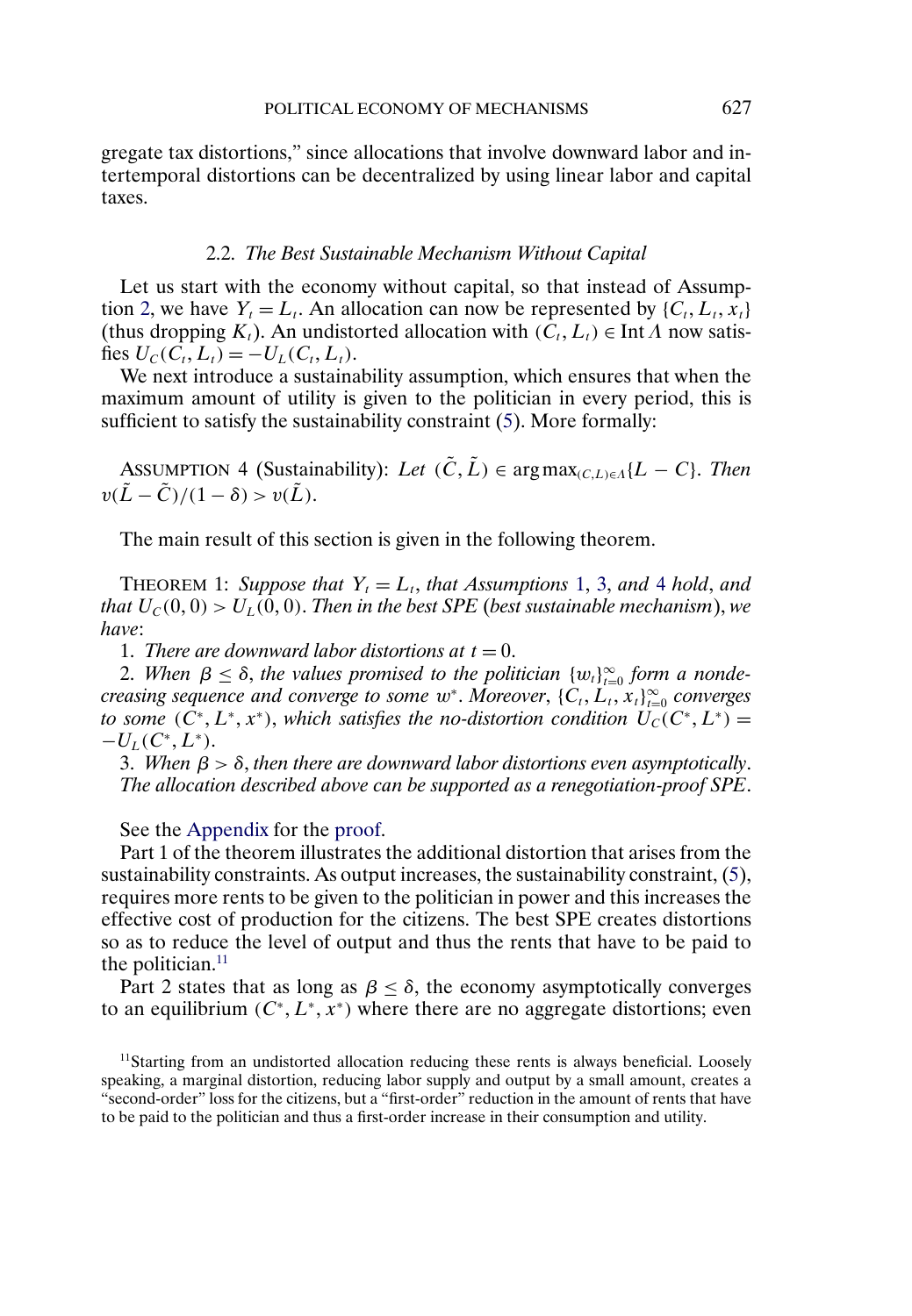<span id="page-9-0"></span>though there will be rents provided to the politician, these will be financed without introducing distortions. This result is important because it implies that in the long run there will be "efficient" provision of rents to politicians, with the necessary tax revenues raised without distortions (e.g., with lump-sum taxes in a decentralized allocation). This part of the theorem also shows that the (promised) rewards to the politician, given by the sequence  $\{w_t\}_{t=0}^{\infty}$ , are nondecreasing. Intuitively, current incentives to the politician are provided both by consumption in the current period,  $x_t$ , and by consumption in the future represented by the promised value,  $w_{t+1}$ . Future consumption by the politician not only relaxes the sustainability constraint in the future, but does so in all prior periods as well. Thus, all else equal, optimal incentives for the politician should be backloaded. As discussed in the [Introduction,](#page-0-0) this intuition for backloading in this political environment is the same as the intuition for backloading in the principal–agent literature (e.g., [Ray](#page-22-0) [\(2002\)](#page-22-0)).<sup>12</sup>

Part 3 of the theorem states that if the politicians are less patient than the citizens, distortions will never disappear. Since in many realistic political economy models politicians are—or act—more short-sighted than the citizens, this part of the theorem implies that in a number of important cases, political economy considerations will lead to additional distortions that will not disappear even asymptotically. Finally, Theorem [1](#page-8-0) also shows that the best SPE can be supported as a renegotiation-proof equilibrium.

To provide an intuition for the proof of the theorem, let us represent the maximization problem in (MAX) recursively (for the special case without capital and ignoring the feasibility constraint on  $w^+$ , which is incorporated in the formal [proof](#page-21-0) in the [Appendix\)](#page-14-0):

(8) 
$$
V(w) = \max_{(C,L)\in\Lambda,x,w^+} \{U(C,L) + \beta V(w^+)\}
$$

subject to

- (9)  $C + x < L$ ,
- (10)  $w = v(x) + \delta w^{+}$ ,
- (11)  $v(x) + \delta w^+ > v(L)$ .

 $12$  $12$ Nevertheless, Theorem 1 here and Theorem 2 in the next subsection are not special cases of Ray's results and extend them. First, these theorems cover the case with different discount factors. This is essential for our results regarding the long-run behavior of distortions. Second, with capital as an additional state variable, we will have a dynamic game rather than a repeated game and the backloading result may not necessarily apply (see Theorem [2\)](#page-11-0). Third, as the proof of Theorem [2](#page-11-0) illustrates, the equilibrium nature of our problem necessitates an analysis of situations in which allocations converge to the boundary of the feasibility sets and thus requires a different strategy of proof. Finally and least importantly, [Ray](#page-22-0) [\(2002\)](#page-22-0) made the opposite of Assumption [4](#page-8-0) (or Assumption [4](#page-11-0)' below).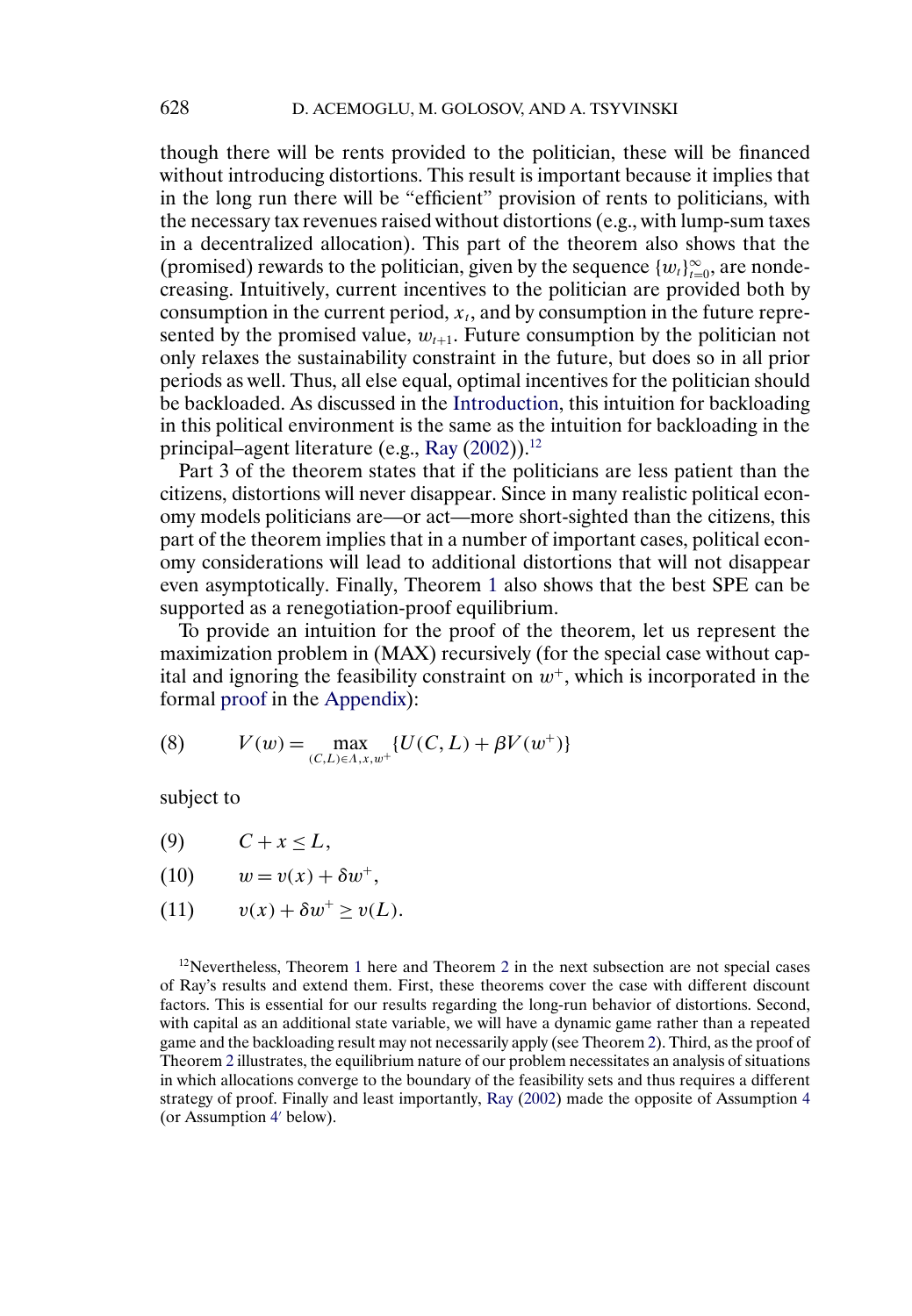<span id="page-10-0"></span>Here  $V(w)$  is the value (discounted lifetime utility) of the citizens when they have promised value w to the politician and  $w^+$  denotes next period's promised value. Constraint [\(9\)](#page-9-0) imposes the resource constraint [\(4\)](#page-5-0). Constraint [\(10\)](#page-9-0) imposes promise keeping, incorporating the fact that the politician will not be replaced. It requires that the promised value  $w$  be equal to the sum of the current utility,  $v(x)$ , and the continuation utility,  $\delta w^+$ . Finally, constraint [\(11\)](#page-9-0) is the recursive version of the sustainability constraint, [\(5\)](#page-5-0). Let  $\gamma$  and  $\psi \ge 0$ be the Lagrange multipliers on the constraints [\(10\)](#page-9-0) and [\(11\)](#page-9-0), respectively. We show in the [Appendix](#page-14-0) that  $V(w)$  is concave and differentiable. Furthermore, for the intuitive argument here, suppose that  $(C, L) \in \text{Int } \Lambda$ . The first-order condition with respect to  $w^+$  and the envelope theorem then imply

(12) 
$$
\frac{\beta}{\delta}V'(w^+) = -\gamma - \psi = V'(w) - \psi.
$$

Combining the first-order conditions for  $C$  and  $L$  gives

(13) 
$$
U_C(C, L) + U_L(C, L) = \psi v'(L).
$$

Equation (13) makes it clear that aggregate distortions are related to the Lagrange multiplier on the sustainability constraint,  $\psi$ . Moreover, we must have  $\psi > 0$  at  $t = 0$ , otherwise the politician would receive  $w_0 = 0$  initially, which together with [\(11\)](#page-9-0) would imply  $C_t = L_t = 0$  for all t. However,  $C_t = L_t =$ 0 for all t cannot be a solution when  $\psi = 0$  at  $t = 0$ . Equation (13) then yields  $U_C(C, L) + U_L(C, L) > 0$  at  $t = 0$ .

To obtain the intuition for the second part of Theorem [1,](#page-8-0) consider the case where  $\beta = \delta$  (for the argument for  $\beta < \delta$ , see the [Appendix\)](#page-14-0). Then (12) implies

(14) 
$$
V'(w^+) = V'(w) - \psi \le V'(w).
$$

Concavity of the value function  $V(\cdot)$  then implies that  $w^+ > w$ , with  $w^+ > w$  if  $\psi > 0$ , and  $w^+ = w$  if  $\psi = 0$ .<sup>13</sup> Therefore, the values promised to the politician form a nondecreasing sequence and converge to some  $w^*$ , and (14) implies that  $\psi$  must converge to 0. This also implies that  $\{C_t, L_t, x_t\}_{t=0}^{\infty}$  converges to some  $(C^*, L^*, x^*)$ , which satisfies [\(11\)](#page-9-0) as stated in part 2 of Theorem [1.](#page-8-0)

This argument breaks down in part 3 of the theorem when  $\delta < \beta$ , because the politician does not value future rewards sufficiently and the sequence { $w_t$ }<sup>∞</sup><sub>t=0</sub> is not necessarily nondecreasing. In fact, (12) implies that if { $w_t$ }<sup>∞</sup><sub>t=0</sub> converges to some  $\hat{w}$ , then  $\beta V'(\hat{w})/\delta = V'(\hat{w}) - \psi$ . Since V' is negative (cf. footnote 13),  $\psi$  must be strictly positive in this case and there will necessarily be asymptotic distortions.

<sup>[1](#page-14-0)3</sup>Note that from Lemmas 1 and [2](#page-15-0) in the [Appendix,](#page-14-0) the derivative  $V'$  is negative in the relevant range of values.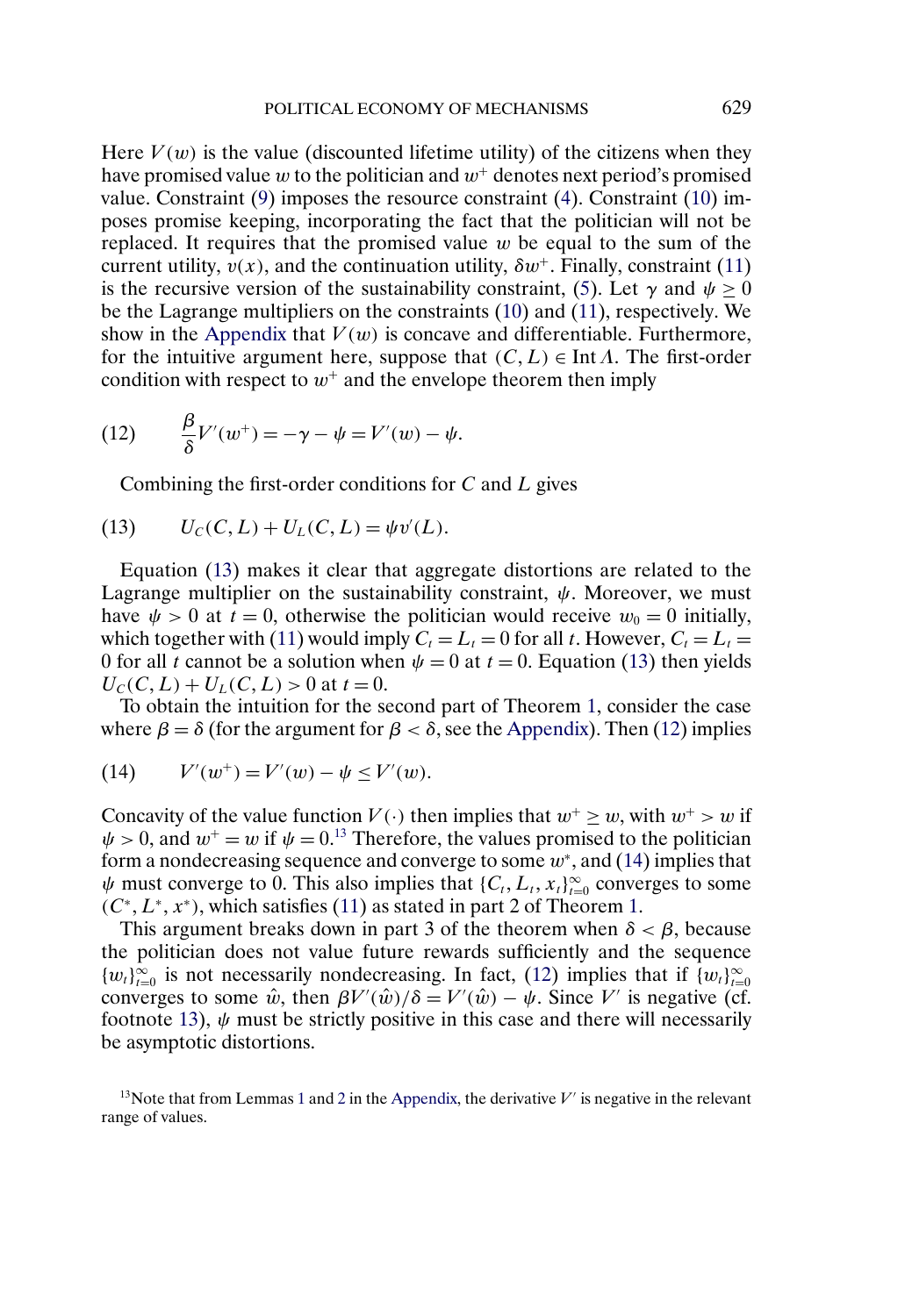#### 2.3. *The Best Sustainable Mechanism With Capital*

<span id="page-11-0"></span>We now extend Theorem [1](#page-8-0) to an environment with capital, where the production function is given by Assumption [2.](#page-2-0) We first strengthen the sustainabil-ity assumption, Assumption [4.](#page-8-0) Let us define  $\overline{C}$  and  $\overline{K}$  such that

(15) 
$$
\bar{C} = \min\{C : (C, \bar{L}) \in \Lambda\} \text{ and } \bar{K} = \arg\max_{K \geq 0} \{F(K, \bar{L}) - K - \bar{C}\}.
$$

Clearly,  $\overline{C}$  is uniquely defined (since  $C \ge 0$  and  $\Lambda$  is closed). In view of this and Assumption [2,](#page-2-0)  $\overline{K}$  is also uniquely defined.

ASSUMPTION 4' (Sustainability With Capital): (1)  $\delta v(F(\bar{K}, \bar{L}) - \bar{C} - \bar{K})/(1 \delta$  >  $v(F(\overline{K}, \overline{L}))$  and (2)  $\overline{C} + \overline{K} \leq F(0, \overline{L})$ .

The first part of Assumption 4' states that there exists a feasible allocation that delivers sufficient utility to the politician so that the sustainability con-straint [\(5\)](#page-5-0) can be satisfied as a strict inequality.<sup>14</sup> A high discount factor  $\delta$  is sufficient to ensure that this part of the assumption is satisfied. The second part of the assumption is a technical condition, which guarantees that the equilibrium allocation does not get stuck at some arbitrary capital level, and naturally requires that  $F(0,L) > 0$ . Both parts of this assumption are used only in part 2 of the next theorem to characterize the equilibrium when the utility provided to a politician reaches the boundary of the set of feasible values.

THEOREM 2: *Suppose that Assumptions* [1](#page-2-0)[–3](#page-3-0) *and* 4 *hold*. *Then in the best SPE*:

1. There are downward labor distortions at some  $t < \infty$  and downward in*tertemporal distortions at*  $t - 1$  (*provided that*  $t \ge 1$ ).

2. When  $\beta \leq \delta$ , the best sustainable mechanism  $\{C_t, K_{t+1}, L_t, x_t\}_{t=0}^{\infty}$  converges *to some* ( $C^*$ ,  $K^*$ ,  $L^*$ ,  $x^*$ ). *At this allocation*, *the labor and intertemporal distor-tions disappear asymptotically, that is, [\(6\)](#page-7-0) and [\(7\)](#page-7-0) hold as*  $t \to \infty$ *.* 

3. *When* β>δ, *there are downward labor and intertemporal distortions*, *even asymptotically*.

*The allocation described above can be supported as a renegotiation-proof SPE*.

See the [Appendix](#page-14-0) for the [proof.](#page-18-0)

This theorem generalizes the results of Theorem [1](#page-8-0) to an environment that is identical to the standard neoclassical growth model. The results are slightly weaker than in Theorem [1.](#page-8-0) In particular, there may not necessarily be distortions at the initial date, though such distortions will necessarily exist at some date. Perhaps more importantly, expected rewards to the politician are no

 $<sup>14</sup>$ This implies that the maximum utility to the politician can be provided without distortions.</sup>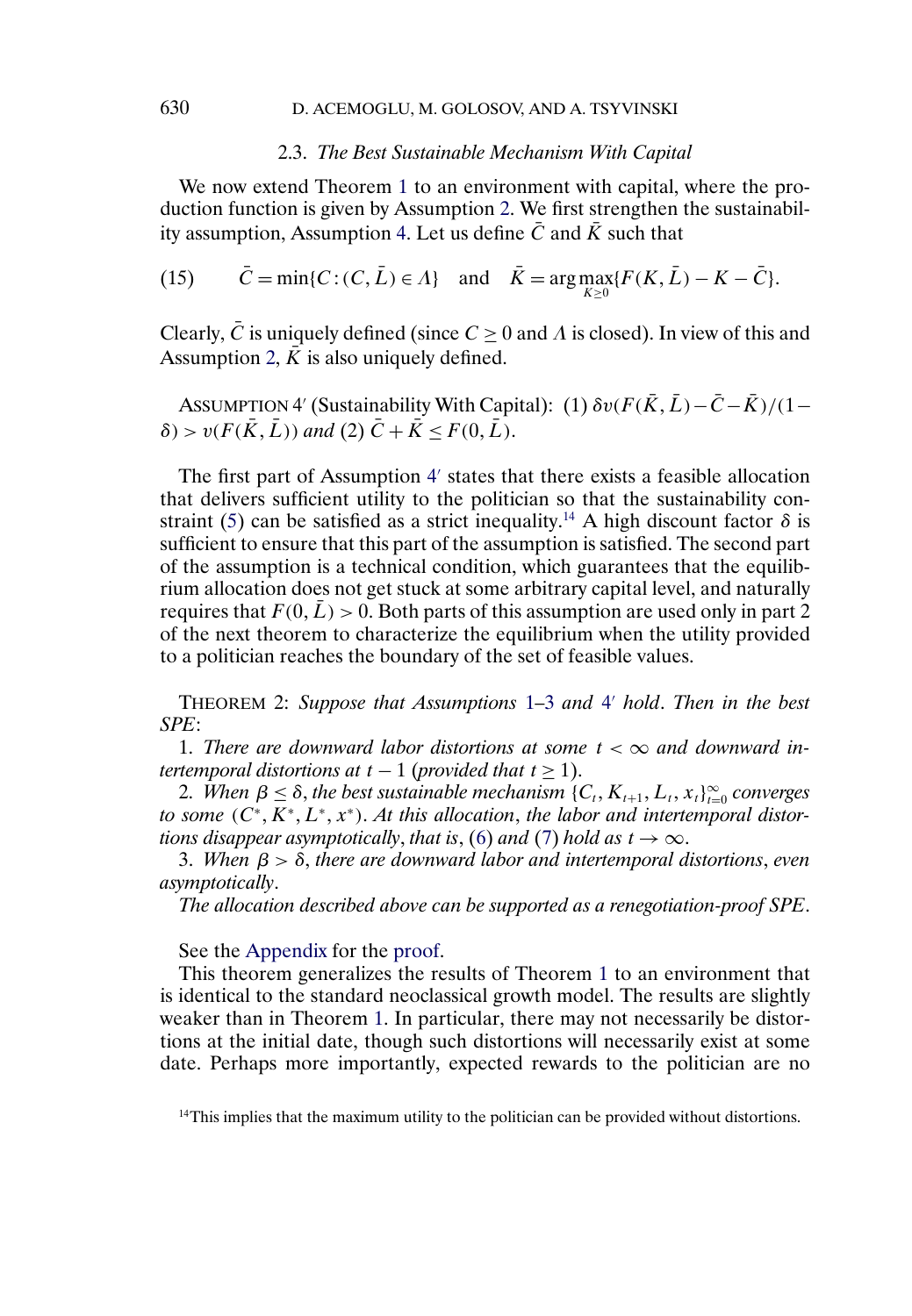longer always increasing. In fact, it is straightforward to construct examples in which the initial capital stock is sufficiently high so that these rewards are decreasing in the best SPE.<sup>15</sup> Also noteworthy is that when  $\beta > \delta$ , the best SPE not only generates labor distortions, but also intertemporal distortions. These can be thought of as "aggregate capital taxes," since they create a wedge between the marginal product of capital and the ratio of marginal utilities of consumption. Therefore, this model generates a political economy rationale for long-run capital taxation.

### 2.4. *Stationary Equilibria*

We finally consider the best *stationary* SPE in the economy without capital. With stationary strategies and no capital,  $x_t$  has to be constant (conditional on the politician remaining in power). Although a similar result can be stated for the economy with capital, in this case the politician's consumption  $x$  would be a function of K, which complicates the analysis. The economy without capital allows us to emphasize the importance of nonstationary SPEs in a clearer fashion.

The previous literature has typically focused on this type of stationary equilibria, in particular assuming that individuals vote "retrospectively" according to some fixed threshold (see, for example, [Persson and Tabellini](#page-22-0) [\(2000,](#page-22-0) Chap. 4)).

PROPOSITION 2: *Consider the environment without capital in Theorem* [1,](#page-8-0) *and suppose that Assumptions* [1,](#page-2-0) [3,](#page-3-0) and [4](#page-8-0) *hold and that*  $U_c(0,0) > U<sub>L</sub>(0, 0)$ . *Then*, *in the best stationary SPE*, *distortions never disappear*.

PROOF: Along a stationary equilibrium path,  $x_t = x$  and  $L_t = L$  so that

$$
(16) \qquad \frac{v(x)}{1-\delta} \ge v(L)
$$

replaces the sustainability constraint [\(5\)](#page-5-0). Constraint (16) must bind in all periods with  $\psi > 0$ , since otherwise the solution to the stationary equivalent of (MAX) would involve  $x = 0$  and no distortions. The assumption that  $U_c(0, 0) > U<sub>L</sub>(0, 0)$  then implies that in this case  $L > 0$ , thus  $x = 0$  would violate (16). Condition [\(13\)](#page-10-0), which still applies in this case, then shows that there is a positive distortion on labor in all periods. *Q.E.D.*

This proposition illustrates the role of nonstationary SPE in our analysis. Stationary equilibria do not allow the optimal provision of dynamic incentives

<sup>&</sup>lt;sup>15</sup>However, it can be shown that with capital, the second partial derivative of the value function of the citizens,  $V_w(K, w)$ , is nonincreasing (see the [Appendix\)](#page-14-0). This provides the appropriate notion of backloading in this generalized economy.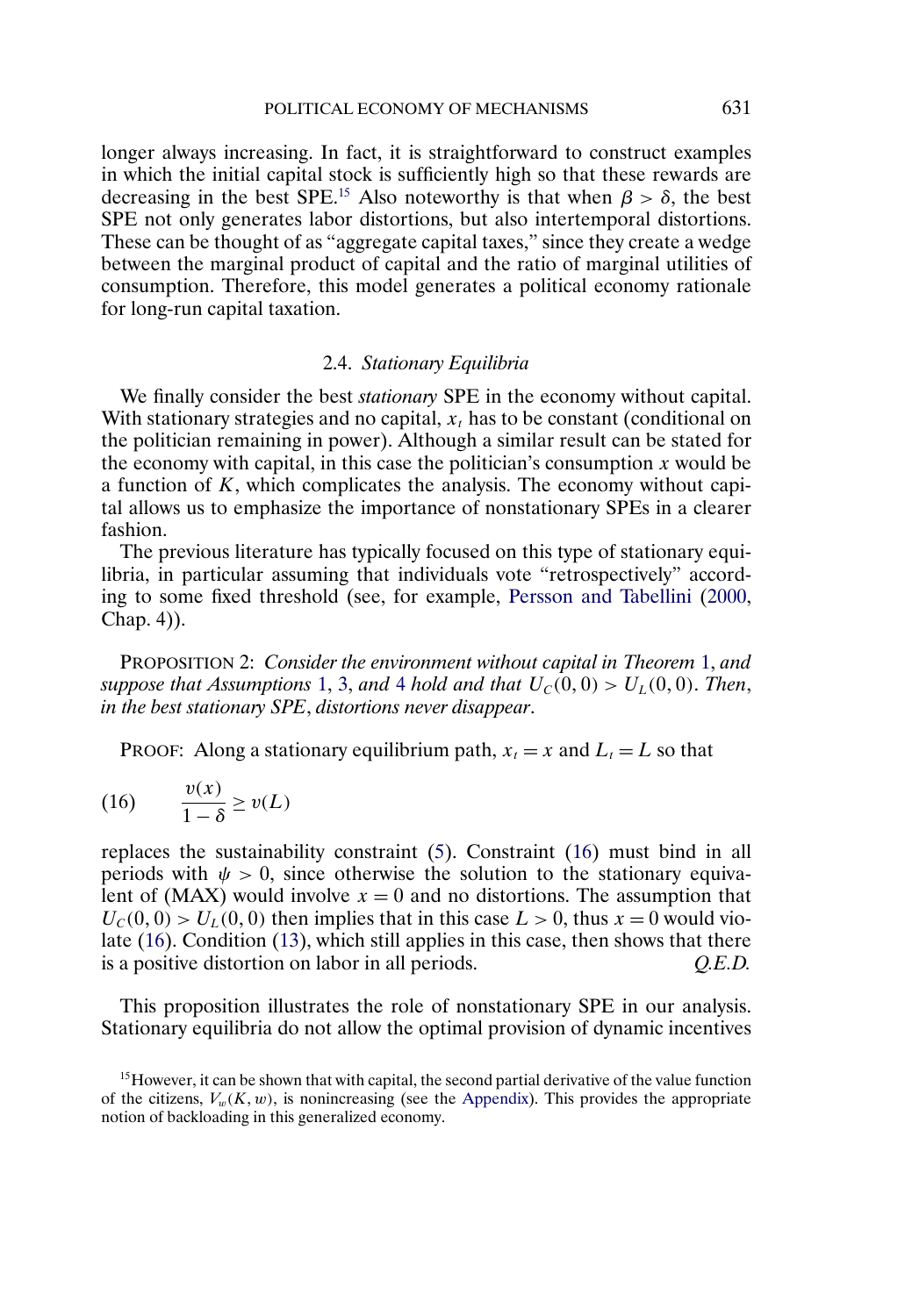<span id="page-13-0"></span>to politicians and imply that political economy distortions never disappear, even when  $\beta < \delta$ .

#### 3. CONCLUDING REMARKS

In this paper, we took a first step toward a political–economic analysis of dynamic resource allocation problems. We focused on economies in which allocation decisions are delegated to self-interested politicians and characterized the best equilibrium (from the viewpoint of the citizens). Political economy considerations lead to a new source of distortions in the allocation of resources (and thus to a new source of distortionary taxation) because of the necessity to satisfy the political sustainability constraints. We provided a full characterization of these distortions and their evolution over time. When politicians are as patient as or more patient than the citizens, these distortions disappear in the long run. The politician in power still receives rents, but these rents are provided without additional distortions. In contrast, when politicians are less patient than the citizens, aggregate distortions remain positive even asymptotically. In this case, there will be asymptotic distortions that resemble positive labor and capital taxes.

The method of analysis presented here can be adapted to analyze the political economy of dynamic taxation in alternative environments. For example, in the dynamic Mirrlees taxation problem, individuals (citizens) also have private information and nonlinear tax schedules have to be incentive compatible to encourage the correct level of labor supply and effort (e.g., [Mirrlees](#page-22-0) [\(1971\)](#page-22-0), [Golosov, Kocherlakota, and Tsyvinski](#page-22-0) [\(2003\)](#page-22-0)). [Acemoglu, Golosov,](#page-21-0) [and Tsyvinski](#page-21-0) [\(2006\)](#page-21-0) showed that in this environment the provision of incentives to politicians can be *separated* from the provision of incentives to individuals. This enables an analysis of this more general environment that is mathematically identical to the one presented here. The main result is that when politicians are as patient as (or more patient than) the citizens, the best SPE involves no distortions in addition to those implied by the individual incentive compatibility constraints and thus the structure of taxation closely resembles that in a standard Mirrlees economy. Resources to compensate the politician are raised in a nondistortionary manner. Instead, when politicians are less patient than the citizens, Mirrleesian taxes must be augmented by additional labor and capital distortions (taxes), even asymptotically.

*Dept. of Economics, Massachusetts Institute of Technology, 50 Memorial Drive, Cambridge, MA 02142-1347, U.S.A.; [daron@mit.edu,](mailto:daron@mit.edu)*

*Dept. of Economics, Massachusetts Institute of Technology, 50 Memorial Drive, Cambridge, MA 02142-1347, U.S.A.; [golosov@mit.edu](mailto:golosov@mit.edu),*

*and*

*Economics Department, Harvard University, Cambridge, MA 02138, U.S.A.; [tsyvinski@harvard.edu](mailto:tsyvinski@harvard.edu).*

*Manuscript received April, 2006; final revision received December, 2007.*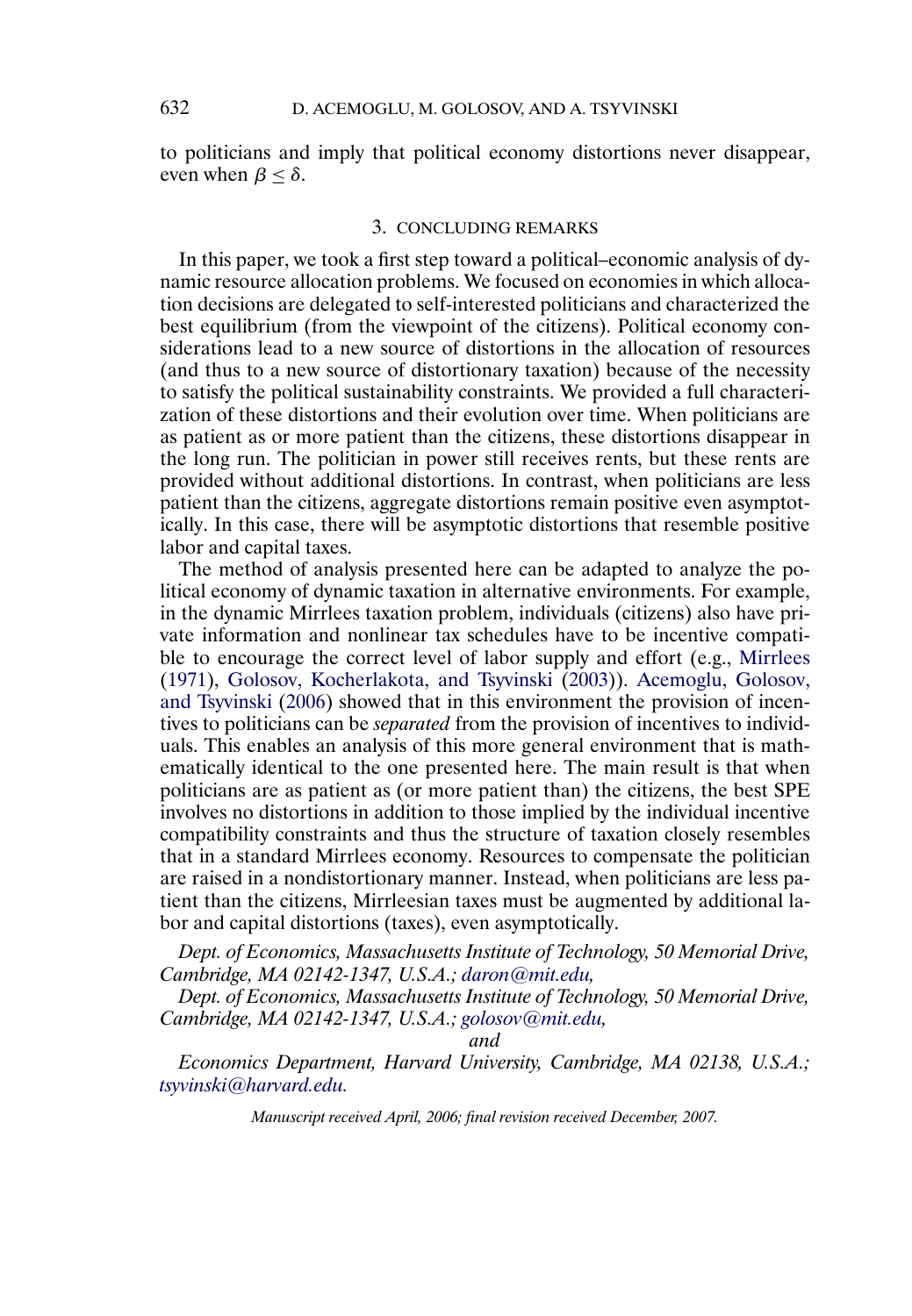# <span id="page-14-0"></span>APPENDIX: TECHNICAL RESULTS AND OMITTED PROOFS

#### *Randomizations and the Properties of the Value Functions*

We first formulate the characterization of the best SPE as a recursive program and ensure convexity by using randomizations. The recursive form of [\(3\)](#page-5-0) is

(A1) 
$$
V(K, w) = \max_{C, L, K^+, x, w^+} \{ U(C, L) + \beta V(K^+, w^+) \}
$$

subject to

 $(A2)$   $C + x + K^+ \leq F(K, L),$ 

$$
(A3) \qquad w = v(x) + \delta w^+,
$$

$$
(A4) \qquad v(x) + \delta w^+ \ge v(F(K, L)),
$$

 $(A5)$   $(C, L) \in \Lambda$  and  $w^+ \in W[K^+]$ ,

where  $W[K^+]$  denotes the set of feasible values that can be provided to the politician starting with capital stock  $K^+$ . In particular, let us define the maximum utility that can be given to the politician when the capital stock is equal to  $K_t$  as

$$
(A6) \qquad \bar{w}(K_t) \equiv \max_{\{C_{t+j}, L_{t+j}, K_{t+1+j}, x_{t+j}\}_{j=0}^{\infty}} \sum_{j=0}^{\infty} \delta^j v(x_{t+j})
$$

subject to  $(C_t, L_t) \in A$ , [\(4\)](#page-5-0), and [\(5\)](#page-5-0) for all t. Evidently W[K] = [0,  $\bar{w}(K)$ ].

LEMMA 1: *The solution to the maximization problem* (MAX) *starting with the capital stock of*  $K_0$  *is equivalent to the solution to the program*  $(A1)$ – $(A5)$ *combined with a choice of initial promised value to the politician,*  $w_0$ *, such that*  $w_0 = \arg \max_{w \in W[K_0]} V(K_0, w).$ 

PROOF: The proof follows from [Thomas and Worrall](#page-22-0) [\(1990\)](#page-22-0). Clearly any solution to  $(A1)$ – $(A5)$  gives a sustainable mechanism. Moreover, the ex ante utility for the citizens from any sustainable mechanism can be obtained as  $V(K_0, w)$  from (A1)–(A5) by an argument analogous to the principle of optimality. It then follows that  $V(K_0, w_0) = \max_{w \in W[K_0]} V(K_0, w)$  gives the best sustainable mechanism. Q.E.D. sustainable mechanism.

The constraint  $(A4)$  in the program  $(A1)$ – $(A5)$  is not convex and randomizations over the current consumption and the continuation value of the politician may improve the value of the program. This is the reason why we introduced the possibility of conditioning on the (payoff-irrelevant) public history  $z^t \equiv (z_0, z_1, \ldots, z_t)$ . Define  $\mathbf{q} \equiv (C, L, K^+, x, w^+) \in \mathbb{R}^5$  and  $\mathcal{C}(w) \equiv \{ \mathbf{q} \in$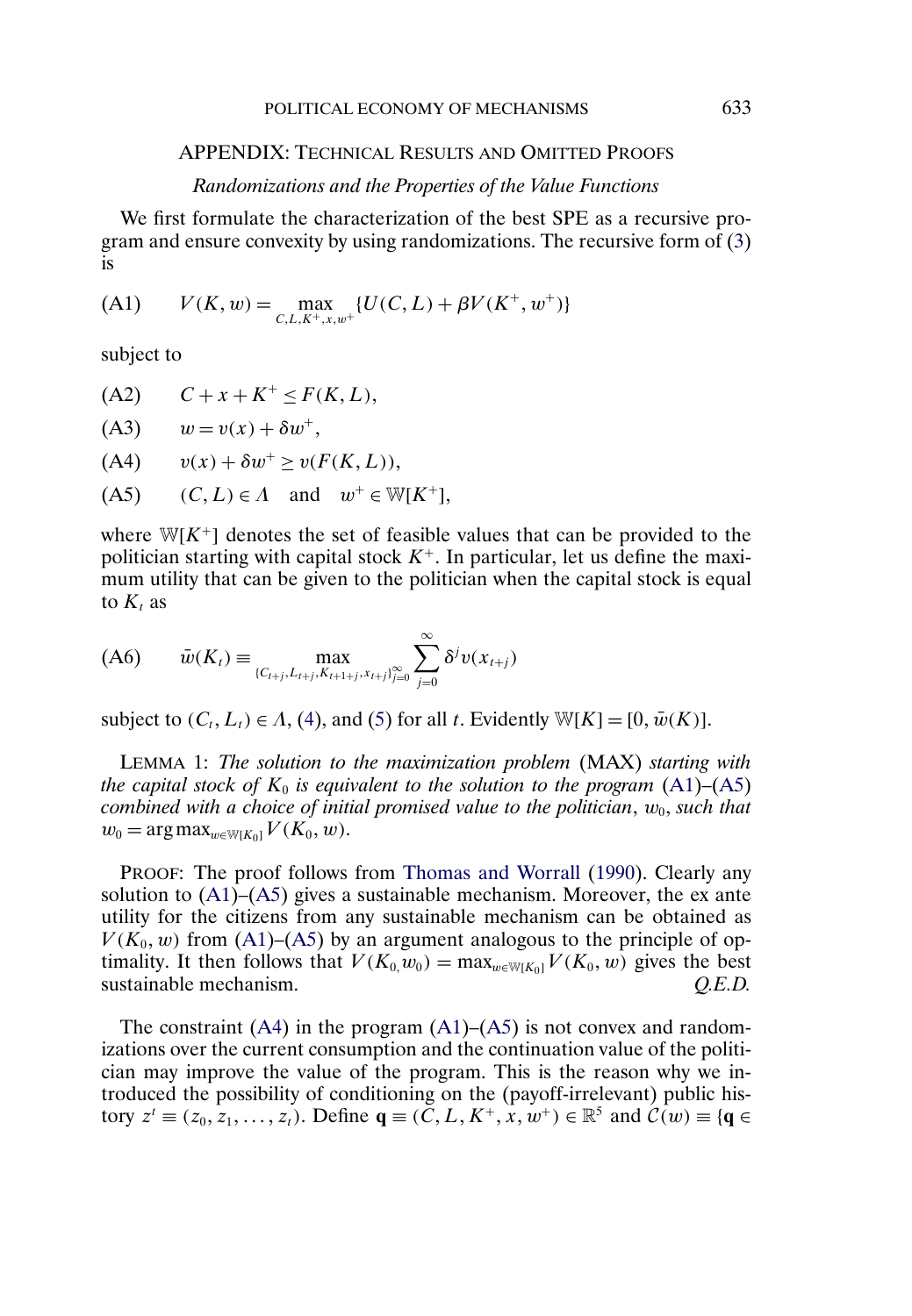$\mathbb{R}^5$ : [\(A1\)](#page-14-0)–[\(A5\)](#page-14-0) are satisfied for given w, and let Z be the set of Borel subsets of  $\mathcal{C}(w)$ . Also define  $\mathcal{P}(w)$  as the space of probability measures on  $(\mathcal{C}(w), \mathcal{Z})$ and endow it with the weak topology. Incorporating randomization, we can write the recursive formulation as follows:

PROBLEM A1:

(A7) 
$$
V(K, w) = \max_{\xi \in \mathcal{P}(w)} \int [U(C, L) + \beta V(K^+, w^+)] \xi(d\mathbf{q})
$$

subject to

- (A8)  $C + x + K^+ \leq F(K, L)$ ,  $\xi$ -almost surely,
- (A9)  $v(x) + \delta w^+ \ge v(F(K, L))$ ,  $\xi$ -almost surely,

(A10) 
$$
w = \int [v(x) + \delta w^+] \xi(d\mathbf{q}),
$$
  
\n(C, L)  $\in \Lambda$  and  $w^+ \in W[K^+]$ ,  $\xi$ -almost surely.

The solution to this program will give stochastic sequences  $\{x_t(z^t)\}_{t=0}^{\infty}$  and  $\{w_t(z^t)\}_{t=0}^{\infty}$ .

LEMMA 2:  $V(K, w)$  is concave in w.

PROOF: Consider  $w_0$  and  $w_1$  and  $\xi_0$  and  $\xi_1$  that are solutions to the maximization problem, and let  $w = (1 - \alpha)w_0 + \alpha w_1$  and  $\xi_\alpha = (1 - \alpha)\xi_0 + \alpha \xi_1$  for some  $\alpha \in (0, 1)$ . Constraints (A8) and (A9) are satisfied for both  $\xi_0$  and  $\xi_1$ , and therefore must be satisfied for  $\xi_a$ . Constraint (A10) is linear in  $\xi$ ; thus  $\xi_a$ also satisfies this constraint. Since the objective function is linear in  $\xi_{\alpha}$ , we also have  $V(K, (1-\alpha)w_0 + \alpha w_1) \ge (1-\alpha)V(K, w_0) + \alpha V(K, w_1)$ , establishing the concavity of V.  $Q.E.D.$ 

The next lemma shows that randomization using only two points is sufficient to achieve the maximum of Problem A1.

LEMMA 3: *There exists*  $\xi \in \mathcal{P}(w)$  *that achieves*  $V(K, w)$  *with randomization* between two points,  $(C_0, L_0, K_0^+, x_0, w_0^+)$  and  $(C_1, L_1, K_1^+, x_1, w_1^+)$  with probabil*ities*  $\xi_0$  *and*  $1 - \xi_0$ *.* 

PROOF: To achieve convexity, we only need the constraint set to be convex. The constraint set here is  $\mathcal{C}(w) \in \mathbb{R}^5$ . From Caratheodory's theorem (e.g., Proposition 1.3.1 in Bertsekas, Nedic, and Ozdaglar [\(2003,](#page-22-0) pp. 37–38)), the convex hull of  $C(w)$  can be achieved with six points (see [Acemoglu, Golosov,](#page-21-0) and Tsyvinski (2006)).  $Q.E.D.$ [and Tsyvinski](#page-21-0) [\(2006\)](#page-21-0)).

<span id="page-15-0"></span>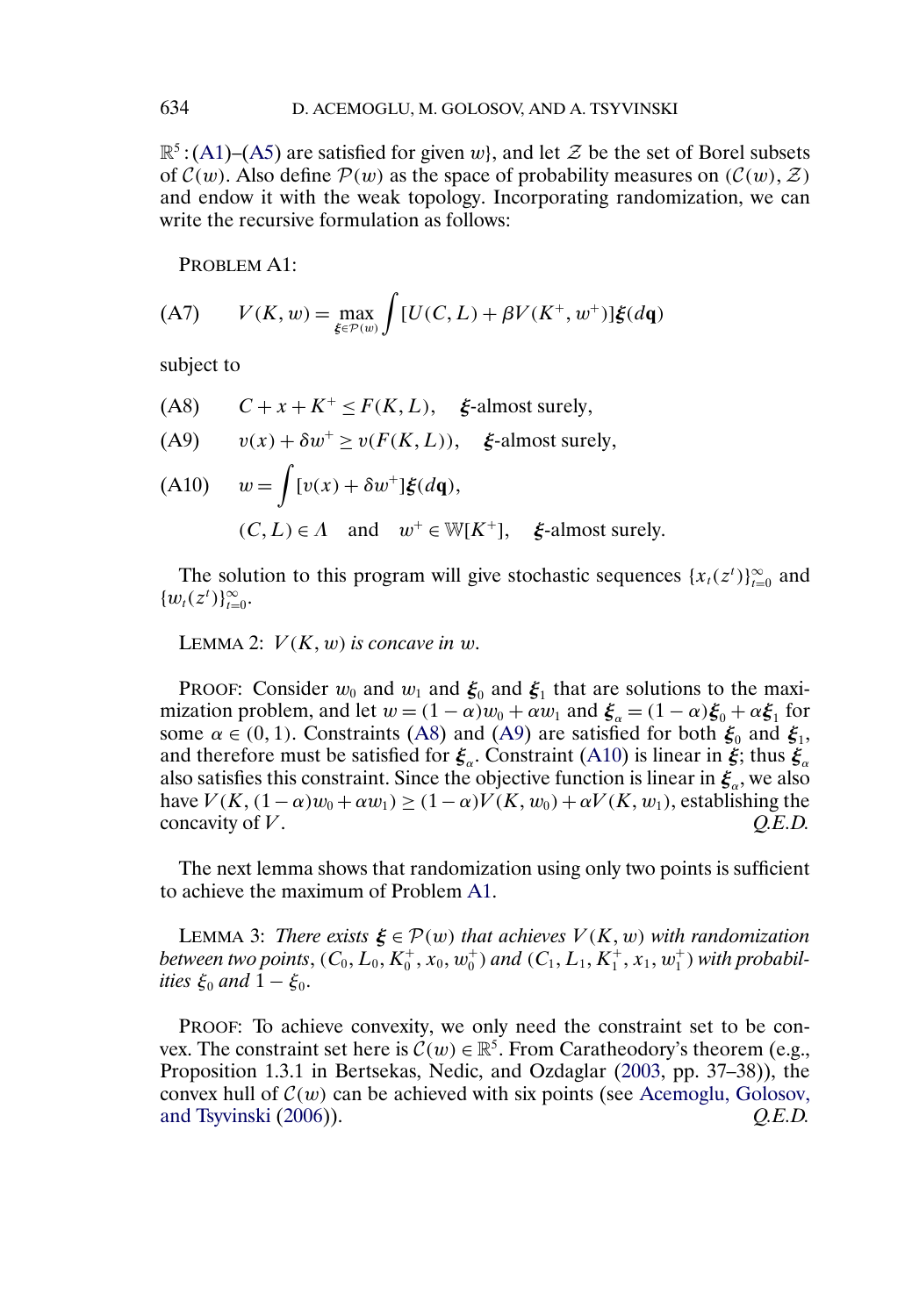<span id="page-16-0"></span>Suppose, to obtain a contradiction, that there are more than two points with positive probability. We consider the case of three points (the same argument applies to any finite number of points). Suppose that randomization occurs between  $(C_0, L_0, K_0^+, x_0, w_0^+), (C_1, L_1, K_1^+, x_1, w_1^+),$  and  $(C_2, L_2, K_2^+, x_2, w_2^+)$  with probabilities  $\xi_0, \xi_1, \xi_2 > 0$ . Suppose without loss of generality that  $v(x_0)$  +  $\delta w_0^+ \le v(x_2) + \delta w_2^+ \le v(x_1) + \delta w_1^+$  and let  $\alpha \in [0, 1]$  be such that  $v(x_2) + \delta w_2^+ =$  $\alpha[v(x_0) + \delta w_0^+] + (1 - \alpha)[v(x_1) + \delta w_1^+]$ . Suppose first

$$
U(C_2, L_2) + \beta V(K_2^+, w_2^+) > \alpha [U(C_0, L_0) + \beta V(K_0^+, w_0^+)]
$$
  
+ 
$$
(1 - \alpha)[U(C_1, L_1) + \beta V(K_1^+, w_1^+)].
$$

Then  $\hat{\xi} \in \mathcal{P}(w)$  assigning probability  $\hat{\xi}_2 = 1$  to  $(C_2, L_2, K_2^+, x_2, w_2^+)$  is feasible and yields higher utility than the original randomization, yielding a contradiction. Next suppose

$$
U(C_2, L_2) + \beta V(K_2^+, w_2^+) < \alpha [U(C_0, L_0) + \beta V(K_0^+, w_0^+)] \\
&+ (1 - \alpha) [U(C_1, L_1) + \beta V(K_1^+, w_1^+)],
$$

and consider an alternative  $\hat{\xi} \in \mathcal{P}(w)$  assigning probability  $\xi_0 + \alpha \xi_2$  to  $(C_0, L_0, K_0^+, x_0, w_0^+)$  and probability  $\xi_1 + (1 - \alpha)\xi_2$  to  $(C_1, L_1, K_1^+, x_1, w_1^+)$ , which is again feasible and gives a higher utility than the original randomization, once again yielding a contradiction. Therefore, any  $\xi \in \mathcal{P}(w)$  must satisfy

$$
U(C_2, L_2) + \beta V(K_2^+, w_2^+) = \alpha [U(C_0, L_0) + \beta V(K_0^+, w_0^+)]
$$
  
+ 
$$
(1 - \alpha) [U(C_1, L_1) + \beta V(K_1^+, w_1^+)].
$$

But then the optimum can be achieved by simply randomizing between  $(C_0, L_0, K_0^+, x_0, w_0^+)$  and  $(C_1, L_1, K_1^+, x_1, w_1^+)$  with respective probabilities  $\xi_0$  +  $\alpha \xi_2$  and  $\xi_1 + (1 - \alpha)\xi_2$ .

Lemma [3](#page-15-0) implies that we can focus on randomizations between two points and can take aggregate public history to be of the form  $z^t \in \{0, 1\}^t$ . Let us then denote the solutions for any w by  $(C_i(w), L_i(w), K_i^+(w), x_i(w), w_i'(w), \xi_i(w)$ for  $i \in \{0, 1\}$ , naturally with  $\xi_0(w) + \xi_1(w) = 1$ . Rewrite Problem [A1](#page-15-0) in the equivalent form:

PROBLEM A2:

$$
(A11) \qquad V(K, w) = \max_{\{\xi_i, K_i^+, C_i, L_i, x_i, w_i^+\}_{i=0,1}} \sum_{i=0,1} \xi_i [U(C_i, L_i) + \beta V(K_i^+, w_i^+)]
$$

subject to

(A12)  $C_i + x_i + K_i^+ \leq F(K, L_i)$  for  $i = 0, 1$ , (A13)  $v(x_i) + \delta w_i^+ \ge v(F(K, L_i))$  for  $i = 0, 1$ ,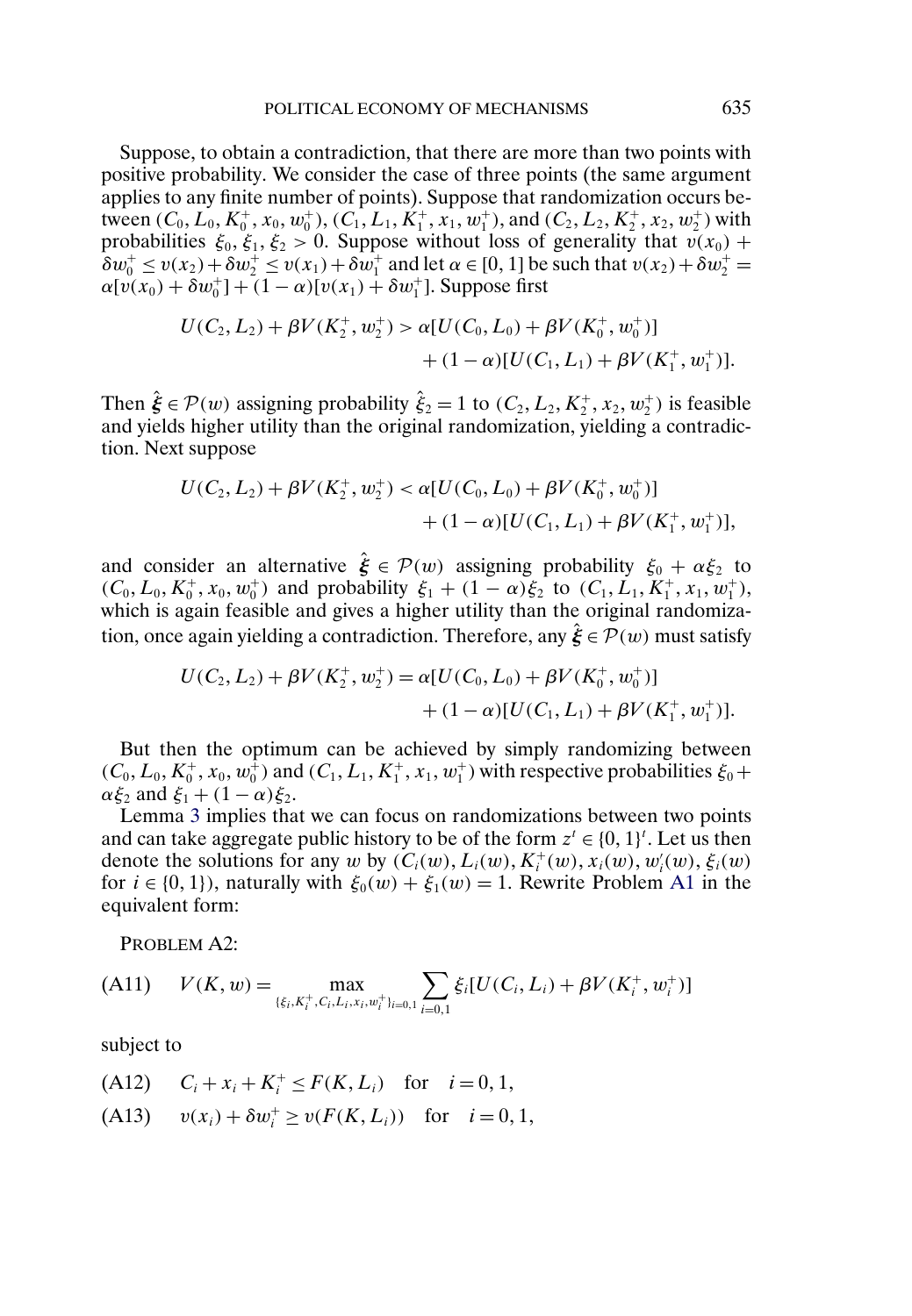(A14) 
$$
w = \sum_{i=0,1} \xi_i [v(x_i) + \delta w_i^+],
$$

$$
(A15) \t(Ci, Li) \in \Lambda \text{ and } wi+ \in W[Ki+] for i = 0, 1.
$$

LEMMA 4:  $V(K, w)$  is differentiable in w and K.

PROOF: The proof builds on the approach by [Benveniste and Scheinkman](#page-22-0) [\(1979\)](#page-22-0). We provide the proof of differentiability in  $w$ . The proof for K is similar. Fix an arbitrary  $w_0 \in Int \mathbb{W}[K]$ . From Lemma [3,](#page-15-0) in Problem [A1](#page-15-0) when  $w = w_0$ , the optimal value can be achieved by randomizing between  $(\bar{C}_i(w_0), \bar{L}_i(w_0), \bar{K}_i^+(w_0), \bar{x}_i(w_0), \bar{w}_i^+(w_0))$  with probabilities  $\bar{\xi}_i(w_0)$  for  $i =$ 0, 1, where  $\bar{w}_i^+(w_0) \in \mathbb{W}[\bar{K}_i^+(w_0)]$ . By hypothesis,  $(\bar{C}_i(w_0), \bar{L}_i(w_0)) \in \text{Int } \Lambda$ for  $i = 0, 1$ . Define  $(\hat{x}_0(w), \hat{x}_1(w))$  such that  $w = v(\hat{x}_i(w)) + \delta \overline{w}_i^+(w_0)$  and  $\hat{C}_i(K, w) \equiv F(K, \bar{L}_i(w_0)) - \bar{K}_i^+(w_0) - \hat{x}_i(w)$ . Clearly,  $\hat{C}_i(K, w)$  is concave and differentiable in w (since  $\hat{x}_i(w)$  is convex and differentiable in w). For w in a sufficiently small neighborhood of  $w_0$ , we know that  $(\hat{C}_i(K, w), \bar{L}_i(w_0)) \in$ Int  $\Lambda$ . Now consider the function

$$
Q(K, w) = \sum_{i=0,1} \bar{\xi}_i(w_0) [U(\hat{C}_i(K, w), \bar{L}_i(w_0)) + \beta V(\bar{K}_i^+(w_0), \bar{w}_i^+(w_0))].
$$

Note that  $V(K^+, w^+), w^+$ , and  $K^+$  are held constant at  $V(\bar{K}_i^+(w_0), \bar{w}_i^+(w_0)),$  $\bar{w}_i^+(w_0)$ , and  $\bar{K}_i^+(w_0)$  for  $i = 0, 1$ . Therefore,  $Q(K, w)$  is concave in w (because U is concave in C and  $\hat{C}_i(K, w)$  is concave in w) and differentiable in w (because U is differentiable in C,  $\hat{C}_i(K, w)$  is differentiable in w, and  $V(\bar{K}_i^+(w_0))$ ,  $\bar{w}_i^+(w_0)$  does not depend on w). Moreover, by construction  $(\hat{C}_i(K, w),$  $(\bar{K}_i^+(w_0), \bar{L}_i(w_0), \hat{x}_i(w), \bar{w}_i^+(w_0)))$  for  $i = 0, 1$  satisfy [\(A12\)](#page-16-0)–(A15), and since  $V(K, w)$  is the maximum value of [\(A11\)](#page-16-0) subject to [\(A12\)](#page-16-0)–(A15), we have

(A16) 
$$
Q(K, w) \le V(K, w)
$$
 and  $Q(K, w_0) = V(K, w_0)$ .

From Lemma [2,](#page-15-0)  $V(K, w_0)$  is concave in  $w_0$  and therefore  $-V$  is convex. If f is convex, there exists a closed, convex, and nonempty set ∂f such that for all  $\nu \in \partial f$  and any x and x', we have  $f(x') - f(x) \ge \nu(x' - x)$  (see Bertsekas, Nedic, and Ozdaglar [\(2003,](#page-22-0) Chap. 4)). Let  $\partial V^{-}(K, w)$  be the set of subdifferentials of  $-V$ , that is, all  $-v$  such that  $-V(K, \hat{w}) + V(K, w) \ge -\nu(\hat{w} - w)$ . By definition,  $\partial V^-(K, w)$  is a closed, convex, and nonempty set. Consequently, for any subgradient  $-v$  in  $\partial V^-(w_0)$ , we have

$$
\nu(w - w_0) \ge V(K, w) - V(K, w_0) \ge Q(K, w) - Q(K, w_0),
$$

where the first inequality is by the definition of a subgradient and the second follows from (A16). This implies that  $-v$  is also a subgradient of  $-Q(K, w_0)$ .

<span id="page-17-0"></span>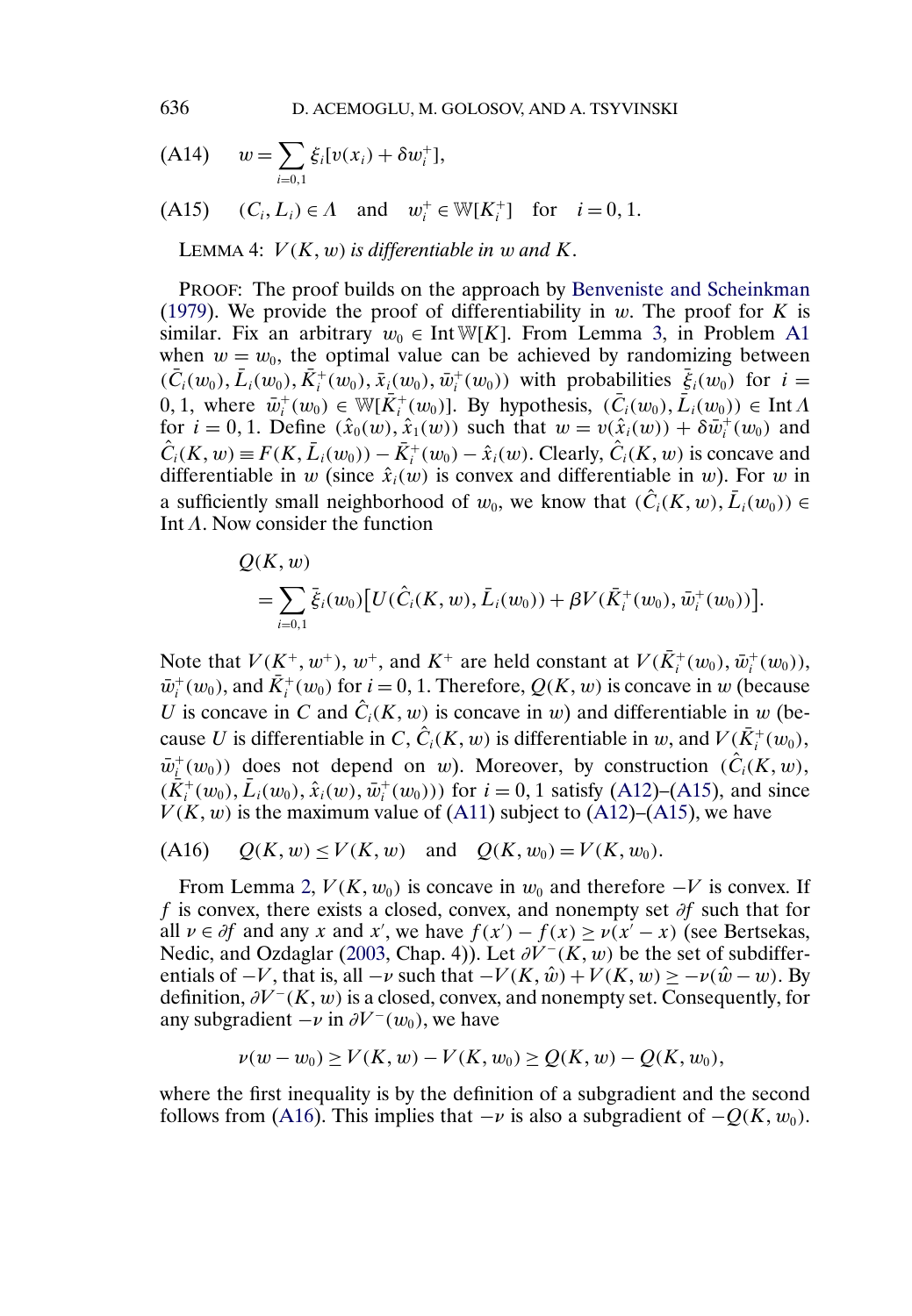<span id="page-18-0"></span>But since  $O(K, w_0)$  is differentiable,  $-v$  must be unique; therefore,  $V(K, w_0)$ is also differentiable. *Q.E.D.*

### *Proofs of Theorems [1](#page-8-0) and [2](#page-11-0)*

We start with the proof of Theorem [2,](#page-11-0) since some of the results in Theorem [1](#page-8-0) will be obtained as corollaries. In the remainder of the [Appendix,](#page-14-0) we reduce notation by suppressing the stochastic nature of the sequences of values or allocations whenever this will cause no confusion.

PROOF OF THEOREM [2:](#page-11-0) Since V is differentiable from Lemma [4](#page-17-0) and concave from Lemma [2,](#page-15-0) the first-order conditions are necessary and sufficient for the maximization [\(A11\)](#page-16-0). Assigning multipliers  $\lambda_i \xi_i$  to the constraints [\(A12\)](#page-16-0),  $\psi_i \xi_i$  to [\(A13\)](#page-16-0), and  $\gamma$  to [\(A14\)](#page-17-0), and denoting the derivative of  $V(K, w)$  with respect to w by  $V_w(K, w)$ , we have

$$
\begin{aligned} \beta \xi_0 V_w(K_0^+, w_0^+) + \delta \psi_0 \xi_0 + \delta \gamma \xi_0 &\leq 0, \\ \beta \xi_1 V_w(K_1^+, w_1^+) + \delta \psi_1 \xi_1 + \delta \gamma \xi_1 &\leq 0, \end{aligned}
$$

with both equations holding as equality for  $w_i^+ \in \text{Int } W[K_i^+]$ . Therefore,

$$
(A17) \qquad \frac{\beta}{\delta}V_w(K_i^+, w_i^+) \leq -\gamma - \psi_i,
$$

again with equality for  $w_i^+ \in \text{Int } W[K_i^+]$ . Moreover, since V is differentiable,

$$
(A18) \tV_w(K, w) \geq -\gamma,
$$

again with equality for  $w \in Int \mathbb{W}[K_i^+]$ . Combining the first-order conditions for  $C_i$ ,  $L_i$ , and  $K_i^+$ , we have that for  $(C_i, L_i) \in \text{Int } \tilde{\Lambda}$ ,

(A19) 
$$
F_L(K, L_i)U_C(C_i, L_i) + U_L(C_i, L_i)
$$
  
\t
$$
= \psi_i v'(F(K, L_i))F_L(K, L_i) \text{ for } i = 0, 1,
$$
  
(A20) 
$$
\beta \sum_{j \in \{0, 1\}} \xi_j^+ F_K(K_i^+, L_j^+) [U_C(C_j^+, L_j^+) + \psi_j^+ v'(F(K_i^+, L_j^+))]
$$
  
\t
$$
= U_C(C_i, L_i) \text{ for } i = 0, 1.
$$

*Part* 1: Suppose, to obtain a contradiction, that [\(A13\)](#page-16-0) is slack for all t and  $i = 0, 1$ . Then the solution to [\(A11\)](#page-16-0) involves  $x_{i,t} = 0$  for all t and  $i = 0, 1$ , and thus  $w_0 = 0$ . Assumptions [1](#page-2-0) and [2](#page-2-0) imply that without any distortions,  $F(K_0, L_0) > 0$ ; thus the politician can deviate to  $x_0 = F(K_0, L_0) > 0$  and increase his utility, yielding a contradiction. Therefore, [\(A13\)](#page-16-0) must bind at some t and i with  $\psi_{i,t} > 0$ . Then (A19) implies that there will be downward labor distortions at that  $t$ , and  $(A20)$  implies that there will be downward intertemporal distortions at  $t - 1$ .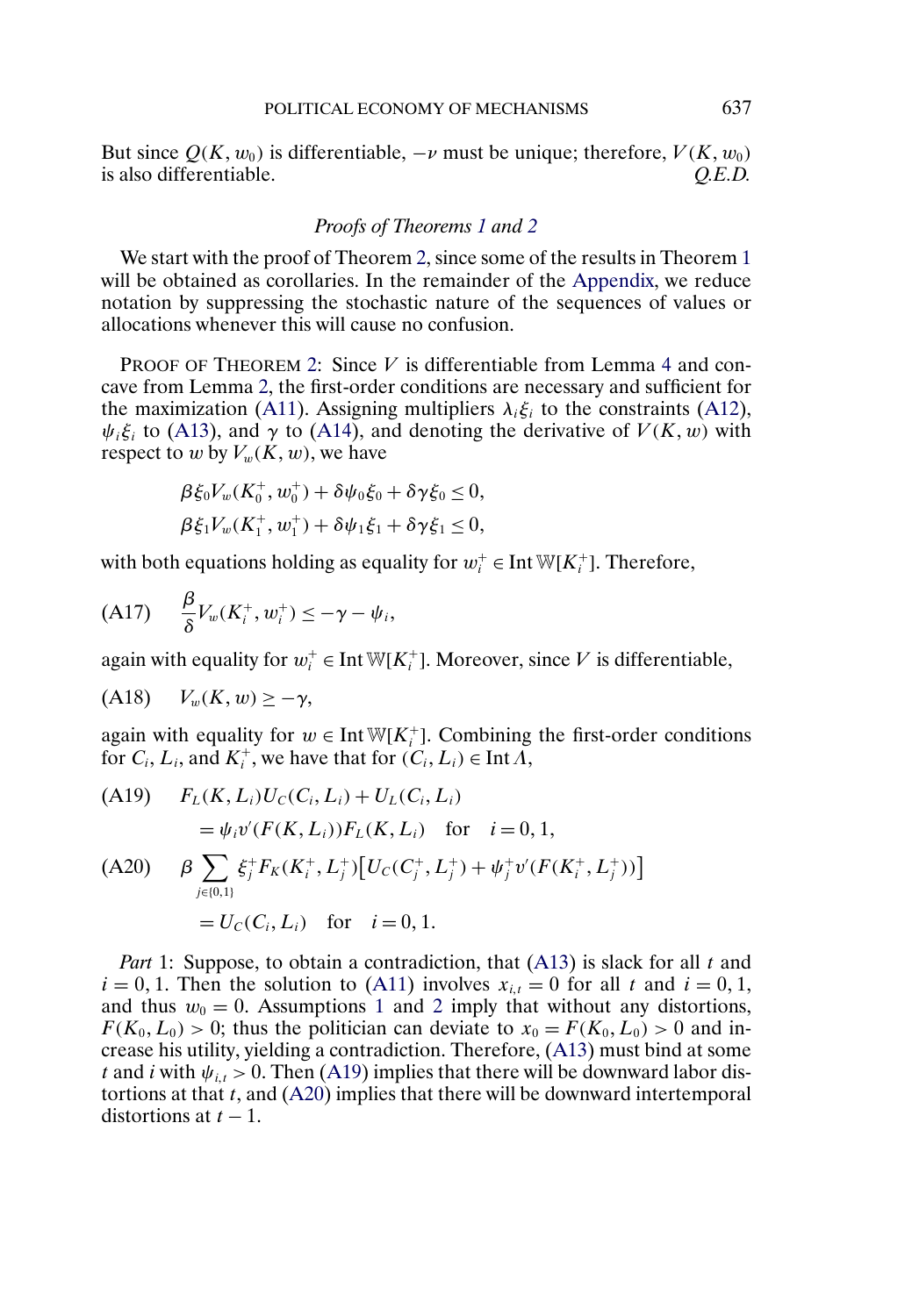<span id="page-19-0"></span>*Part* 2: Fix some  $w \in \text{Int } W$ . Since  $\beta \leq \delta$  and  $V_w(K, w) \leq 0$ , [\(A17\)](#page-18-0) implies

$$
V_w(K_i^+, w_i^+) \le -\gamma - \psi_i
$$
 for  $i = 0, 1$ .

Combining this with [\(A18\)](#page-18-0) and  $\psi_i \geq 0$  yields

 $V_w(K, w) \ge V_w(K_i^+, w_i^+)$  for  $i = 0, 1$ .

This implies that  $\{V_w(K_t, w_t)\}_{t=0}^{\infty}$  is a nonincreasing (stochastic) sequence (in the sense that every realization of  $V_w$  at time t is no less than its value at  $t - 1$ ) and necessarily converges on the extended real line. There are therefore *three* cases to consider.

CASE 1:  $\{V_w(K_t, w_t)\}_{t=0}^{\infty}$  converges to some  $V_w > -\infty$  and for all convergent subsequences  $\{w_{t_n}, K_{t_n}\}_{t=0}^{\infty}$  of  $\{w_t, K_t\}_{t=0}^{\infty}$ , we have that  $K_{t_n}$  converges to some  $K_{\infty}$  and  $w_{t_n}$  converges to some  $w_{\infty} \in \text{Int}[0, \bar{w}(K_{\infty})]$ . This is only possible if the associated subsequence of multipliers  $\{\psi_{t_n}\}_{t=0}^{\infty}$  converges to 0. Equations [\(A19\)](#page-18-0) and [\(A20\)](#page-18-0) then imply the desired result.

CASE 2:  $\{V_w(K_t, w_t)\}_{t=0}^{\infty}$  converges to some  $V_w > -\infty$  and  $\{w_t\}_{t=0}^{\infty}$  has a subsequence converging to  $w_{\infty} \in Bd[0, \bar{w}(K_{\infty})]$  (where Bd denotes boundary). We now establish two lemmas that show that distortions also disappear in this case. Recall that  $\bar{w}(K_t)$  denotes the maximum value that can be given to the politician starting with capital stock  $K_t$ . The next lemma states that if we reach the upper boundary of W[ $K_t$ ]≡[0,  $\bar{w}(K_t)$ ] at some t, we will always remain at the upper boundary of future  $W[K_t]$ s.

LEMMA 5: Let  $\{C^*_{t+j}, L^*_{t+j}, K^*_{t+1+j}, x^*_{t+j}\}_{t=0}^{\infty}$  be the solution to the problem [\(A6\)](#page-14-0) and recall that  $\bar{w}(K_t^*) = \sum_{j=0}^{\infty} \delta^j v(x_{t+j}^*)$ . If  $w_{t'} = \bar{w}(K_{t'})$  for some t', then  $w_t =$  $\bar{w}(K_t)$  for all  $t \geq t'$ .

PROOF: Suppose to obtain a contradiction that the last statement is not true. Then there exists some feasible sequence  $\{C_{t+j}, L_{t+j}, K_{t+1+j}, x_{t+j}\}_{j=0}^{\infty}$ and  $K_{t+1+j^*} = K_{t+1+j^*}^*$  for some  $j^* > 0$  such that  $\sum_{s=0}^{\infty} \delta^s v(x_{t+j^*+s}) >$  $\sum_{s=0}^{\infty} \delta^s v(x^*_{t+j^*+s})$ . Now form the sequence  $(\tilde{C}_{t+j}, \tilde{L}_{t+j}, \tilde{K}_{t+1+j}, \tilde{X}_{t+j}) = (C^*_{t+j},$  $L_{t+j}^*, K_{t+1+j}^*, x_{t+j}^*$ ) for all  $j < j^*$  and  $(\tilde{C}_{t+j}, \tilde{L}_{t+j}, \tilde{K}_{t+1+j}, \tilde{x}_{t+j}) = (C_{t+j}, L_{t+j},$  $K_{t+1+j}$ ,  $X_{t+j}$ ) for all  $j \geq j^*$ . This new sequence is feasible in view of the fact that  $K_{t+1+j^*} = K_{t+1+j^*}^*$ , and it gives value

$$
\tilde{w}(K_t) = \sum_{s=0}^{j^*} \delta^s v(x^*_{t+j+s}) + \delta^{j^*} \sum_{s=0}^{\infty} \delta^s v(\tilde{x}_{t+j^*+s}) \n> \sum_{s=0}^{j^*} \delta^s v(x^*_{t+j+s}) + \delta^{j^*} \sum_{s=0}^{\infty} \delta^s v(x^*_{t+j^*+s}) = \bar{w}(K_t^*),
$$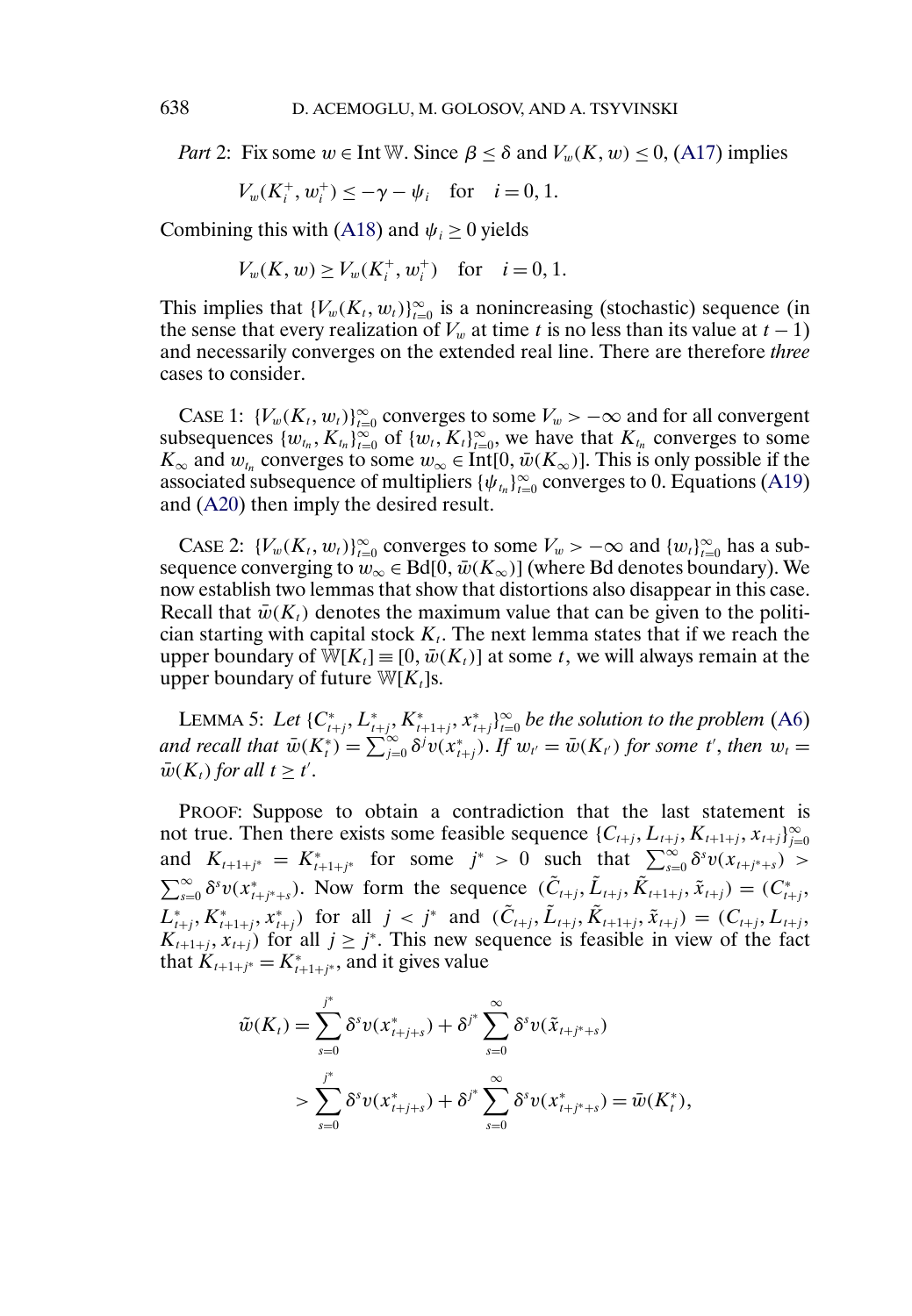<span id="page-20-0"></span>yielding a contradiction and establishing the lemma. *Q.E.D.*

LEMMA 6: *Suppose that Assumption* [4](#page-11-0)' *holds and that*  $w_{t'} = \bar{w}(K_{t'})$  *for some*  $t' \geq 0$ . *Then*  $w_t > v(F(K_t, L_t))$  *for all*  $t \geq t'$ .

PROOF: Suppose that  $w_{t'} = \bar{w}(K_{t'})$  for some t'. Then Lemma [5](#page-19-0) implies that  $w_t = \bar{w}(K_t)$  for all  $t \geq t'$ . Now to obtain a contradiction, suppose that at some  $t \ge t'$  we have  $w_t = v(F(K_t, L_t))$ . By the second part of Assumption [4](#page-11-0)', a feasible variation is as follows:  $L_{t+s} = \bar{L}$  and  $C_{t+s} = \bar{C}$  for all  $s \geq 0$ ;  $K_{t+s} = \bar{K}$  for all  $s \geq 1$ ; and  $x_t = F(K_t, \bar{L}) - \bar{C} - \bar{K}$  and  $x_{t+s} = F(\bar{K}, \bar{L}) - \bar{C} - \bar{K}$  for all  $s \geq 1$ .

First suppose  $F(K_t, L_t) \leq F(\overline{K}, \overline{L})$ . Then this variation gives the politician value

$$
w' = v(F(K_t, \bar{L}) - \bar{C} - \bar{K}) + \frac{\delta}{1 - \delta} v(F(\bar{K}, \bar{L}) - \bar{C} - \bar{K})
$$

$$
\geq \frac{\delta}{1 - \delta} v(F(\bar{K}, \bar{L}) - \bar{C} - \bar{K}) > v(F(\bar{K}, \bar{L})),
$$

where the first inequality exploits the first part of Assumption  $4'$  $4'$  and the last inequality uses  $F(K_t, L_t) \leq F(K, L)$ . This yields the desired contradiction.

Next suppose that  $F(K_t, L_t) > F(K, L)$  (which naturally implies that  $K_t > \bar{K}$ ). Then the above variation gives the politician value

$$
w' = v(F(K_t, \bar{L}) - \bar{C} - \bar{K}) + \frac{\delta}{1 - \delta} v(F(\bar{K}, \bar{L}) - \bar{C} - \bar{K})
$$
  
>  $v(F(K_t, \bar{L}) - F(\bar{K}, \bar{L})) + v(F(\bar{K}, \bar{L}))$   
 $\ge v(F(K_t, \bar{L})) \ge v(F(K_t, L_t)),$ 

where the first inequality uses the first part of Assumption  $4'$  $4'$  and that  $F(\bar{K}, \bar{L}) > \bar{C} + \bar{K}$  (again from Assumption [4](#page-11-0)'). The second inequality follows from the fact that for a concave function  $f(x) \ge 0$ ,  $f(x) \le f(x - y) + f(y)$ for  $y \leq x$ , and the final inequality uses  $L_t \leq \overline{L}$ . The string of inequalities again leads to a contradiction, establishing that  $w_t > v(F(K_t, L_t))$  for all  $t \ge t'$ . *O.E.D.*  $t > t'$ . . *Q.E.D.*

Consequently, even if  ${w_t}_{t=0}^{\infty}$  converges to  $w_{\infty} \in Bd[0, \bar{w}(K_{\infty})]$ , constraint [\(5\)](#page-5-0) will ultimately become slack, so that  $\psi_t \to 0$  and the desired result follows.

CASE 3:  $\{V_w(K_t, w_t)\}_{t=0}^{\infty} \to -\infty$  and there exists a subsequence of  $\{w_t\}_{t=0}^{\infty}$ converging to some  $w_{\infty} \in Int[0, \bar{w}(K_{\infty})]$ . This implies that either  $\{\gamma_t\}_{t=0}^{\infty} \to \infty$ or  $\{\psi_t\}_{t=0}^{\infty} \to \infty$ . Then the first-order condition  $v'(x_t) = \lambda_t/(\gamma_t + \psi_t)$  implies that either  $x_t = \infty$  or  $\lambda_t = \infty$ . The former is impossible in view of the resource constraint (since  $Y_t \leq \overline{Y} < \infty$  for all t). The latter would imply that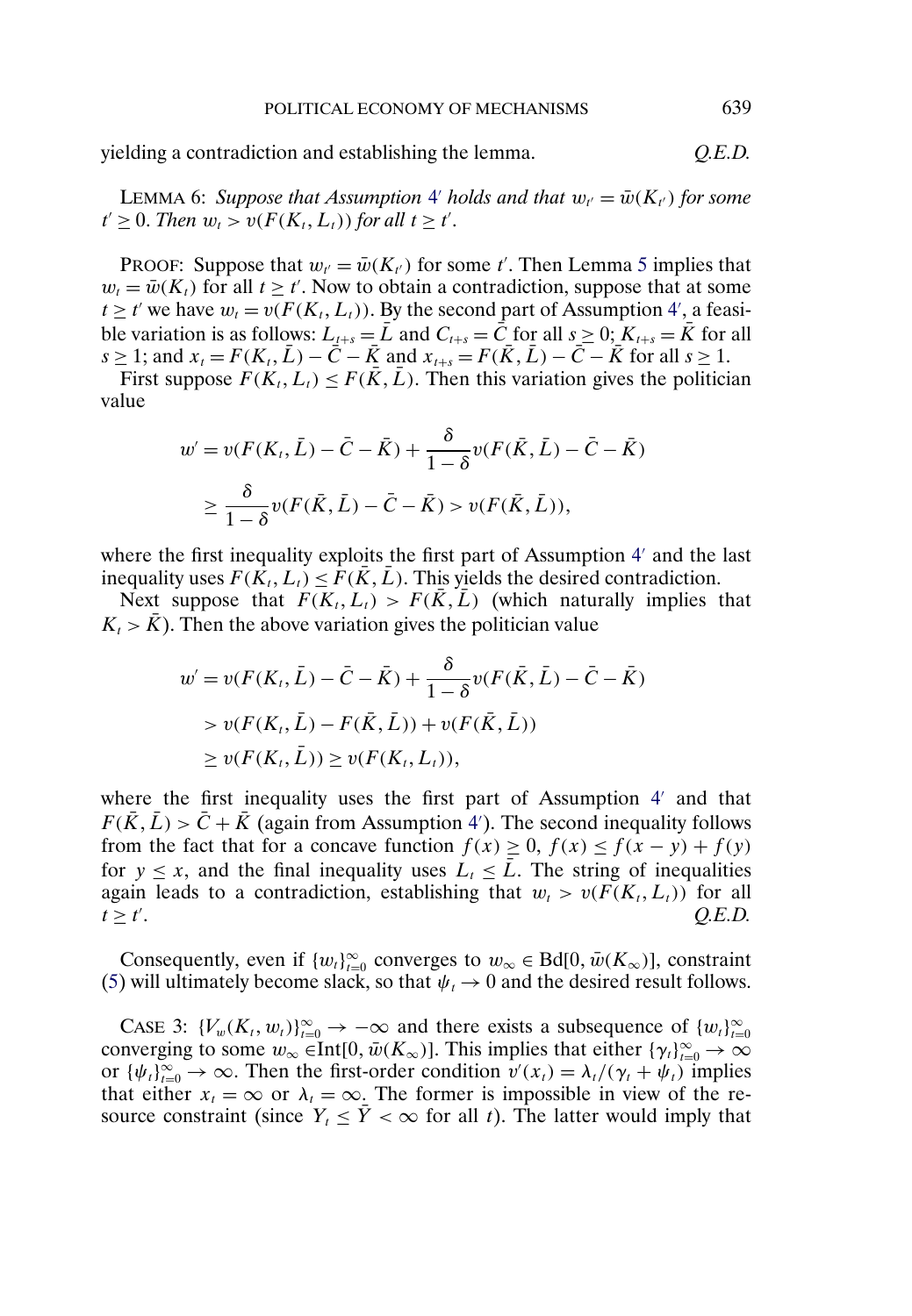<span id="page-21-0"></span> $U_c(C_t, L_t) \to \infty$ . Since U is concave,  $U_c \to \infty$  is only possible when  $C_t \to 0$ . Since  $(C, L) \in \Lambda$ , this implies  $L_t \to 0$ , and from Assumption [2,](#page-2-0)  $x_t \to 0$  and thus  $w_t \to \bar{w}(K_\infty)$ , which is in this case equal to 0. However, Lemma [6](#page-20-0) implies that the best SPE with  $w_t \to \bar{w}(K_\infty)$  cannot involve  $w_t \to 0$ ; thus this case can be ruled out and this establishes Part [2.](#page-19-0)

*Part* 3: Suppose that  $\beta > \delta$ . If  $\{V_w(K_t, w_t)\}_{t=0}^{\infty}$  converges to some  $V_w$ , then [\(A17\)](#page-18-0) and [\(A18\)](#page-18-0) imply that  $\psi_t \to \psi_\infty > 0$ . Then equations [\(A19\)](#page-18-0) and [\(A20\)](#page-18-0) immediately imply that the asymptotic allocation is distorted downward. Next, suppose that  $\{V_w(K_t, w_t)\}_{t=0}^{\infty}$  does not converge. Nevertheless, it has a convergent subsequence (which may converge to  $-\infty$ , but this is ruled out by the same argument as in the previous part). Equations [\(A17\)](#page-18-0) and [\(A18\)](#page-18-0) then imply that the multipliers associated with this subsequence satisfy  $\psi_{i,t_n} \rightarrow$  $\psi_{\infty,n} > 0$ . This establishes that  $\limsup [F_L(K, L_i)U_C(C_i, L_i) + U_L(C_i, L_i)] > 0$ and  $\limsup[\beta F_K(K^+, L_i^+)U_C(C_i^+, L_i^+)-U_C(C, L)] > 0$ . Consequently, distortions do not disappear asymptotically.

Finally, renegotiation-proofness follows from the last part of the proof of Proposition [1,](#page-6-0) completing the proof. *Q.E.D.*

PROOF OF THEOREM [1:](#page-8-0) The main results in this theorem follow as corollaries of the equivalent results from Theorem [2.](#page-11-0) We thus only prove the three differences from that theorem. First, there are downward distortions at  $t = 0$ (instead of at some  $t < \infty$ ). Since there is no capital, if the sustainability con-straint [\(5\)](#page-5-0) were slack at  $t = 0$ , it would remain so at all future dates, implying that  $x_t = 0$  for all t, and thus  $w_0 = 0$ . But  $U_c(0, 0) > U_c(0, 0)$  implies that in the absence of distortions,  $L_0 > 0$ , so that deviating and setting  $x_0 = L_0 > 0$ would be a profitable deviation for the politician. This yields a contradiction and establishes that there must be downward labor distortions at  $t = 0$ .

Second, the sequence of  ${V_w(w_t)}$ s is nonincreasing. This, combined with the concavity of V, implies that  $\{w_t\}_{t=0}^{\infty}$  is nondecreasing and thus converges to some  $w^* \in [0, \infty]$ .

Finally, Assumption [4](#page-8-0) implies that  $v(\tilde{L} - \tilde{C})/(1 - \delta) > v(\tilde{L})$  and ensures that constraint [\(5\)](#page-5-0) is slack when  $w_t$  converges to  $w^* \le v(\tilde{L} - \tilde{C})/(1 - \delta)$ . *Q.E.D.* 

#### **[REFERENCES](http://www.e-publications.org/srv/ecta/linkserver/setprefs?rfe_id=urn:sici%2F0012-9682%28200805%2976%3A3%3C619%3APEOM%3E2.0.CO%3B2-D)**

- ACEMOGLU, D. (2007): "Modeling Inefficient Institutions," in *Advances in Economics and Econometrics*: *Theory and Applications*, ed. by R. Blundell, W. Newey, and T. Persson. Cambridge, U.K.: Cambridge University Press, 341–380. [\[620\]](#page-1-0)
- ACEMOGLU, D., AND J. A. ROBINSON [\(2001\): "A Theory of Political Transition,"](http://www.e-publications.org/srv/ecta/linkserver/openurl?rft_dat=bib:2/AceRob2001&rfe_id=urn:sici%2F0012-9682%28200805%2976%3A3%3C619%3APEOM%3E2.0.CO%3B2-D) *American Economic Review*[, 91, 1369–1401.](http://www.e-publications.org/srv/ecta/linkserver/openurl?rft_dat=bib:2/AceRob2001&rfe_id=urn:sici%2F0012-9682%28200805%2976%3A3%3C619%3APEOM%3E2.0.CO%3B2-D) [\[621\]](#page-2-0)
- ACEMOGLU, D., M. GOLOSOV, AND A. TSYVINSKI (2006): "Markets versus Governments: Political Economy of Mechanisms," Working Paper 12224, NBER. [\[620,632,](#page-1-0)[634\]](#page-13-0)
- [BARRO, R. \(1973\): "The Control of Politicians: An Economic Model,"](http://www.e-publications.org/srv/ecta/linkserver/openurl?rft_dat=bib:4/Bar1973&rfe_id=urn:sici%2F0012-9682%28200805%2976%3A3%3C619%3APEOM%3E2.0.CO%3B2-D) *Public Choice*, 14, 19–42. [\[619\]](#page-0-0)